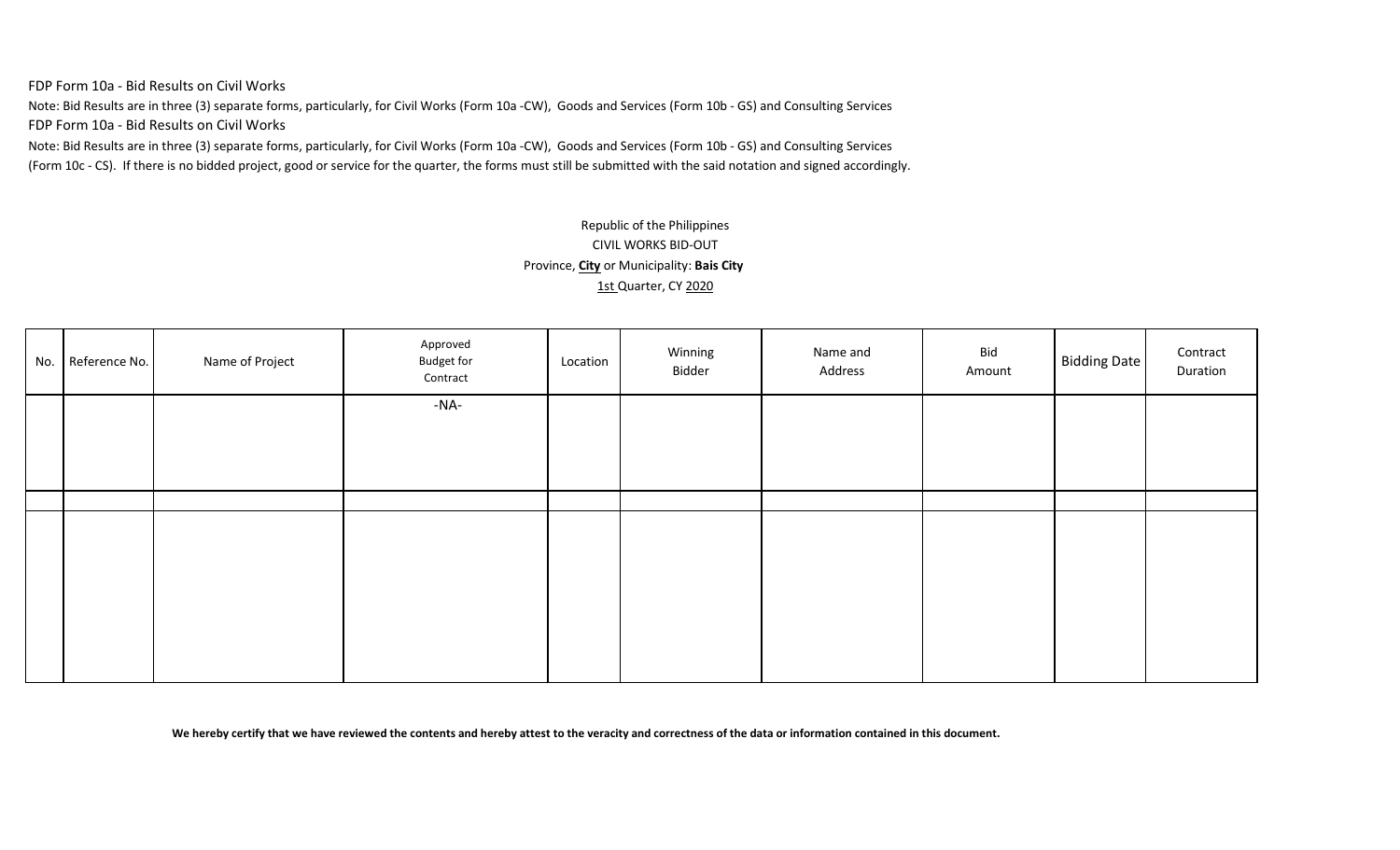**RONILO N. CABLAO**

**ARSENIO C. ADANA, SR.**

BAC Secretariat Head BAC Chairperson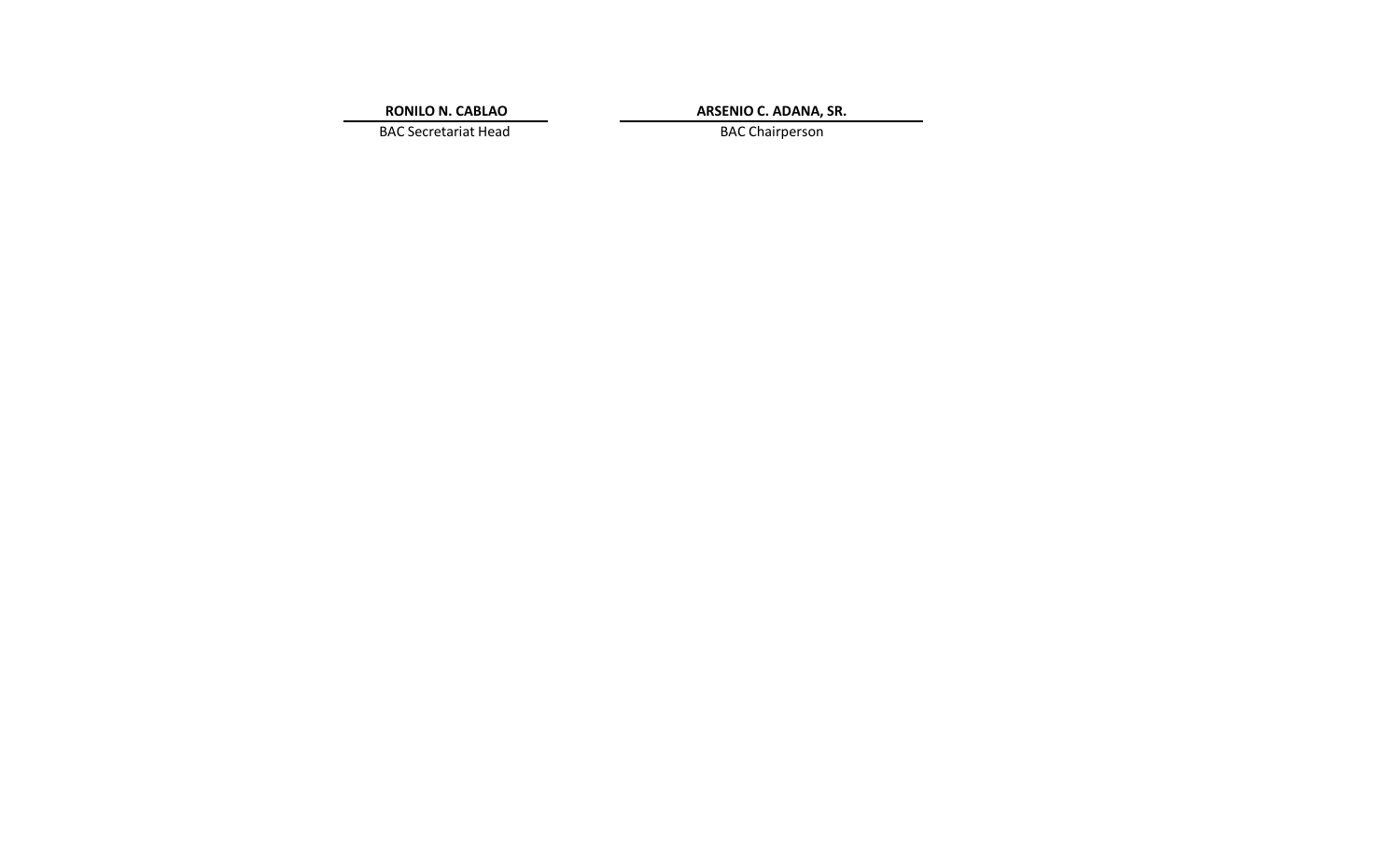FDP Form 10b - Bid Results on Goods and Services

Note: Bid Results are in three (3) separate forms, particularly, for Civil Works (Form 10a -CW), Goods and Services (Form 10b - GS) and Consulting Services (Form 10c - CS). If there is no bidded project, good or service for the quarter, the forms must still be submitted with the said notation and signed accordingly.

#### Republic of Philippines GOODS AND SERVICES BID-OUT

### Province, City or Municipality: Bais City 1st Quarter, CY 2020

|                | Reference<br>No. |      | <b>Item Description</b>                                                                               | <b>Approved Budget for</b><br>Contract | <b>Winning Bidder</b>                 | Name and Address Of<br><b>Bidder</b>               | <b>Bid Amount</b> | Date of Bidding |
|----------------|------------------|------|-------------------------------------------------------------------------------------------------------|----------------------------------------|---------------------------------------|----------------------------------------------------|-------------------|-----------------|
|                | 6787084          |      |                                                                                                       |                                        |                                       |                                                    |                   | 30-Jan-20       |
|                | 241              | Set  | Sports Uniform Jersey w/ numbers<br>printed front & back, Full Sublimation,                           |                                        | 950.00 Fit and Style Garments         | Fit and Style Garments,<br>Zamboanga City          | 720.00            |                 |
| 2.             | 241              | Pc   | Parade Uniform T-shirts (Full<br>Sublimation)                                                         | 400.00                                 | <b>Panalay Tailoring</b>              | Panalay Tailoring, Cebu                            | 325.00            |                 |
| 3.             | 203              | Pc   | Polo Shirt, Collared with Placket, Full<br><b>Sublimation</b>                                         | 500.00                                 | Alliztra Screenprinting &<br>Apparel  | Alliztra Screenprinting &<br>Apparel, Bacolod City | 398.00            |                 |
| $\overline{4}$ | 444              | Pc   | Jacket, Full Sublimation, Yonix Cloth                                                                 | 780.00                                 | <b>Fit and Style Garments</b>         | Fit and Style Garments,<br>Zamboanga City          | 629.00            |                 |
| 5.             | 444              | Pc   | Jogging Pants w/ side pockets (Full<br>Sublimation)                                                   | 500.00                                 | <b>Panalay Tailoring</b>              | Panalay Tailoring, Cebu                            | 375.00            |                 |
| 6.             | 444              | Pc   | Plain Cap with Sublimation Print at the<br>Cap, Hard Visor                                            | 200.00                                 | Alliztra Screenprinting &<br>Apparel  | Alliztra Screenprinting &<br>Apparel, Bacolod City | 122.00            |                 |
| '7.            | 444              | Pc   | Classic Drawstring Backpack,<br>Reinforced Corners with Metal Eyelets<br>(Full Sublimation 18" x 16") | 250.00                                 | Alliztra Screenprinting &<br>Apparel  | Alliztra Screenprinting &<br>Apparel, Bacolod City | 127.00            |                 |
| 8.             | 241              | Pair | Rubber Shoes, Sports, Breathable,<br>Lightweight                                                      | 700.00                                 | Alliztra Screenprinting &<br>Apparel  | Alliztra Screenprinting &<br>Apparel, Bacolod City | 532.00            |                 |
|                | 6815843          |      |                                                                                                       |                                        |                                       |                                                    |                   | 4-Feb-20        |
|                | 4,000            | Lt   | Unleaded Gasoline, Xtreme                                                                             | 60.00                                  | Nicolas G. Toledo Jr. Fuel<br>Station | Nicolas G. Toledo Jr. Fuel<br>Station, Basay       | 57.25             |                 |
| 2.             | 14,000           | Lt   | Diesel Xceed                                                                                          | 50.00                                  | Nicolas G. Toledo Jr. Fuel<br>Station | Nicolas G. Toledo Jr. Fuel<br>Station, Basay       | 48.25             |                 |
|                |                  |      |                                                                                                       |                                        |                                       |                                                    |                   |                 |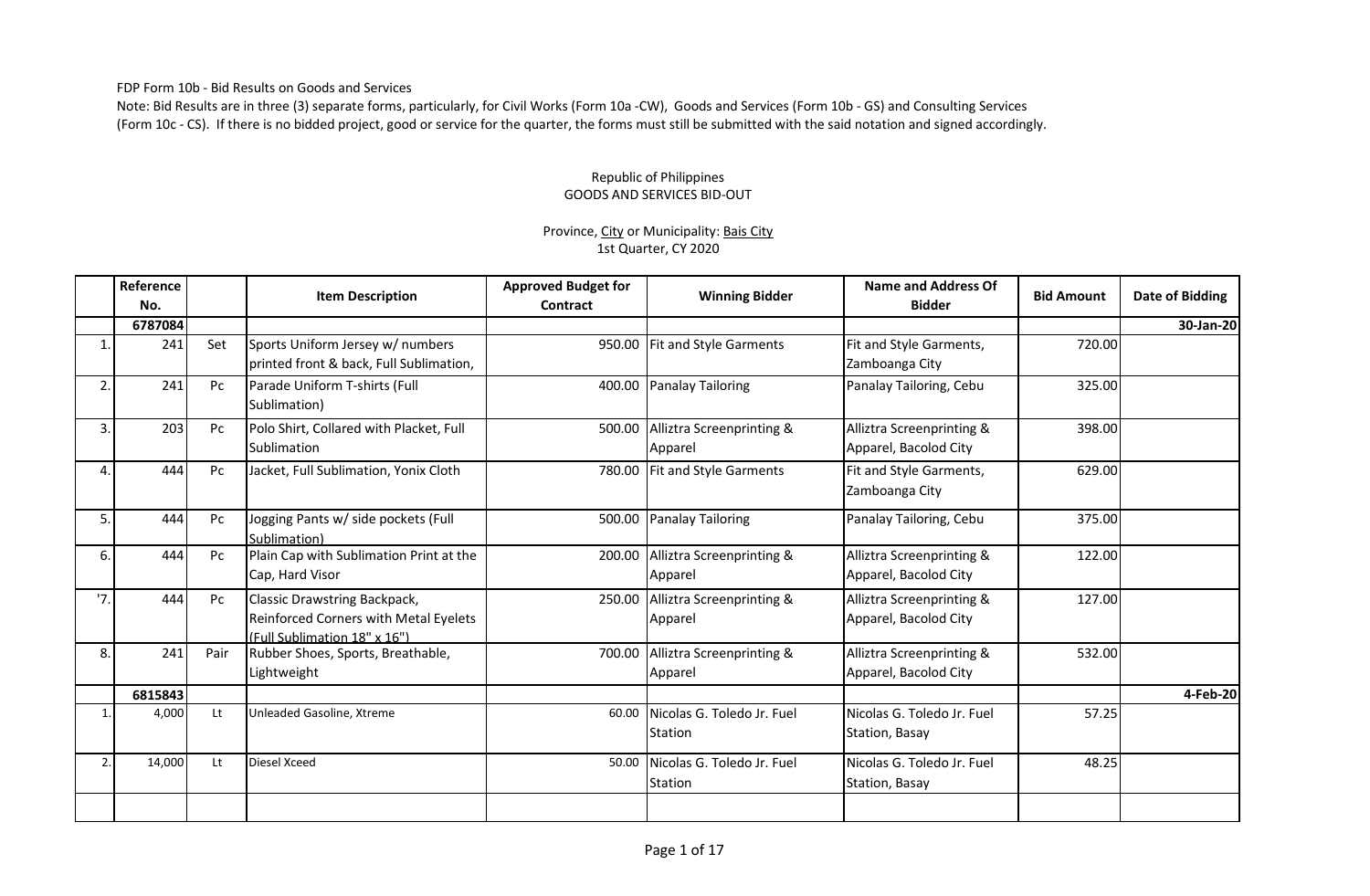|                | Reference<br>No. |      | <b>Item Description</b>                               | <b>Approved Budget for</b><br>Contract | <b>Winning Bidder</b>                              | <b>Name and Address Of</b><br><b>Bidder</b>          | <b>Bid Amount</b> | <b>Date of Bidding</b> |
|----------------|------------------|------|-------------------------------------------------------|----------------------------------------|----------------------------------------------------|------------------------------------------------------|-------------------|------------------------|
|                | 6869036          |      |                                                       |                                        |                                                    |                                                      |                   | 5-Mar-20               |
| 1.             |                  | Unit | Photocopier Machine, Ineo 165 with<br><b>Brochure</b> |                                        | 50,000.00 Copylandia Office Systems<br>Corporation | Copylandia Office Systems<br>Corporation, Dgte. City | 34,888.00         |                        |
|                |                  |      | - A3 (11" x 17") Maximum Original Size                |                                        |                                                    |                                                      |                   |                        |
|                |                  |      | 50 - 200% Magnification                               |                                        |                                                    |                                                      |                   |                        |
|                |                  |      | USB 2.0 Interface                                     |                                        |                                                    |                                                      |                   |                        |
|                |                  |      | Free Padestal                                         |                                        |                                                    |                                                      |                   |                        |
|                | 6869048          |      |                                                       |                                        |                                                    |                                                      |                   |                        |
|                |                  |      | Diesel, Exceed                                        |                                        |                                                    |                                                      |                   |                        |
| 1.             | 14,000           | Lt   |                                                       | 50.00                                  | Nicolas G. Toledo Jr. Fuel<br>Station              | Nicolas G. Toledo Jr. Fuel<br>Station, Basay         | 45.00             |                        |
| 2.             | 2,000            | Lt   | Gasoline, Unleaded Xtreme                             | 60.00                                  | Nicolas G. Toledo Jr. Fuel<br><b>Station</b>       | Nicolas G. Toledo Jr. Fuel<br><b>Station, Basay</b>  | 54.00             |                        |
|                |                  |      |                                                       |                                        |                                                    |                                                      |                   |                        |
| $\mathbf{1}$ . | 6869067          | Drum | Engine Oil #40, D200, Petron                          |                                        | 26,000.00 Dgte. AVM Baterry Enterprises,<br>Inc.   | Dgte. AVM Baterry<br>Enterprises, Inc., Dgte. City   | 18,700.00         |                        |
| 2.             |                  | Drum | Hydraulic Oil AW 68, D200, Petron                     |                                        | 26,000.00 Dgte. AVM Baterry Enterprises,<br>Inc.   | Dgte. AVM Baterry<br>Enterprises, Inc., Dgte. City   | 18,150.00         |                        |
| 3.             | 18               | Box  | Brake Fluid, Oil DOT 300ml/24, National               |                                        | 3,000.00 Dgte. AVM Baterry Enterprises,<br>Inc.    | Dgte. AVM Baterry<br>Enterprises, Inc., Dgte. City   | 1,498.00          |                        |
| 4.             |                  | Drum | Gear Oil, Volga                                       |                                        | 25,000.00 BA Oriental Tire Supply                  | BA Oriental Tire Supply,<br><b>Bacolod City</b>      | 21,500.00         |                        |
|                | 6869070          |      |                                                       |                                        |                                                    |                                                      |                   |                        |
| 1.             |                  | Pc   | External Drive 1TB, Toshiba                           |                                        | 6,000.00 Acelogic Computer Solutions               | Acelogic Computer<br>Solutions, Dgte. City           | 3,000.00          |                        |
| 2.             | 5                | Pc   | Mouse, USB Type, Deluxe, Optical                      |                                        | 400.00 Acelogic Computer Solutions                 | Acelogic Computer<br>Solutions, Dgte. City           | 250.00            |                        |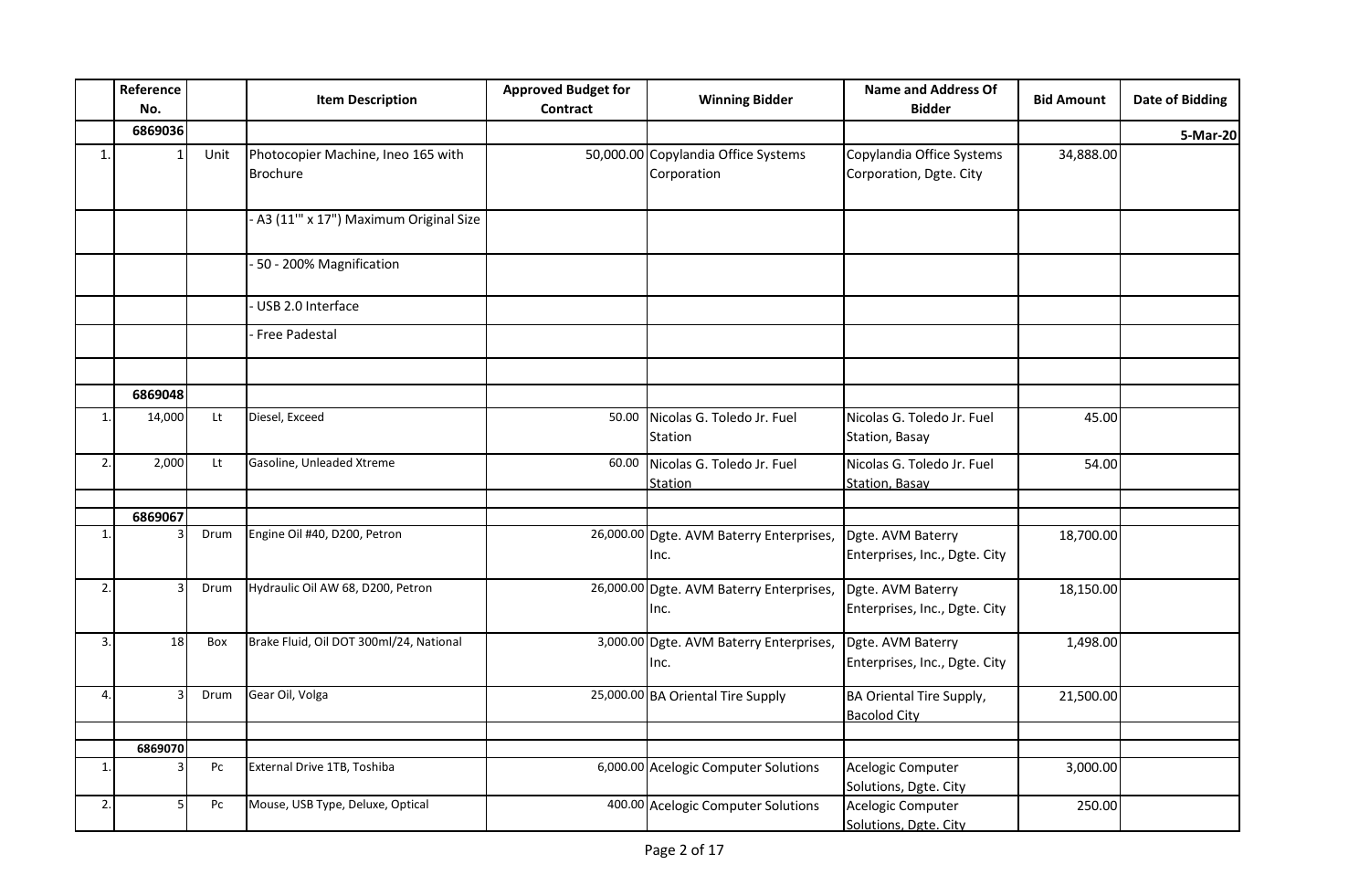|              | Reference<br>No. |      | <b>Item Description</b>                                                                                | <b>Approved Budget for</b><br><b>Contract</b> | <b>Winning Bidder</b>                                         | <b>Name and Address Of</b><br><b>Bidder</b>         | <b>Bid Amount</b> | <b>Date of Bidding</b> |
|--------------|------------------|------|--------------------------------------------------------------------------------------------------------|-----------------------------------------------|---------------------------------------------------------------|-----------------------------------------------------|-------------------|------------------------|
| 3.           |                  | Unit | Computer Set, Desktop                                                                                  |                                               | 32,000.00 Above the Approved Budget for<br>the Contract (ABC) | Above the Approved Budget<br>for the Contract (ABC) | 34,378.00         |                        |
|              |                  |      | - LED Monitor 18.5"                                                                                    |                                               |                                                               |                                                     |                   |                        |
|              |                  |      | - i5 Processor                                                                                         |                                               |                                                               |                                                     |                   |                        |
|              |                  |      | - 12 GB DDR3 SDRAM                                                                                     |                                               |                                                               |                                                     |                   |                        |
|              |                  |      | DVD Drive                                                                                              |                                               |                                                               |                                                     |                   |                        |
|              |                  |      |                                                                                                        |                                               |                                                               |                                                     |                   |                        |
|              |                  |      | - 1 TB Hard Disk Drive, 7200 RPM                                                                       |                                               |                                                               |                                                     |                   |                        |
|              |                  |      | - 64-Bit Operating System Pre-installed                                                                |                                               |                                                               |                                                     |                   |                        |
|              |                  |      | - AVR, UPS                                                                                             |                                               |                                                               |                                                     |                   |                        |
| 4.           |                  | Pc   | Printer with Built-in CISS, Epson Stylus L120                                                          |                                               | 8,000.00 Acelogic Computer Solutions                          | Acelogic Computer<br>Solutions, Dgte. City          | 7,000.00          |                        |
|              |                  |      |                                                                                                        |                                               |                                                               |                                                     |                   |                        |
|              | 6869088          |      |                                                                                                        |                                               |                                                               |                                                     |                   |                        |
| $\mathbf{1}$ |                  | Pc   | Battery 11 Plates, Motolite Electron                                                                   |                                               | 6,000.00 Dgte. AVM Baterry Enterprises,<br>Inc.               | Dgte. AVM Baterry<br>Enterprises, Inc., Dgte. City  | 3,713.00          |                        |
| 2.           | 12               | Pc   | Tire with Inner Tube and Flap, 7.50 x 15<br>Miler, Kelcea Brand, Made in Sri-Lanka                     |                                               | 8,500.00 Dgte. AVM Baterry Enterprises,<br>Inc.               | Dgte. AVM Baterry<br>Enterprises, Inc., Dgte. City  | 5,570.00          |                        |
| 3.           | 12               | Pc   | Tire with Inner Tube and Flap, 8.25 x 16<br>Lug, Kelcea Brand, Made in Sri-Lanka                       |                                               | 12,000.00 Dgte. AVM Baterry Enterprises,<br>Inc.              | Dgte. AVM Baterry<br>Enterprises, Inc., Dgte. City  | 7,388.00          |                        |
| 4.           | 12               | Pc   | Tire with Inner Tube and Flap, 8.25 x 20<br>Miler, Hornet                                              |                                               | 10,000.00 BA Oriental Tire Supply                             | BA Oriental Tire Supply,<br><b>Bacolod City</b>     | 7,950.00          |                        |
| 5            |                  | Pc   | Clutch Pressure Plate, Taiwan                                                                          |                                               | 5,000.00 BA Oriental Tire Supply                              | BA Oriental Tire Supply,<br><b>Bacolod City</b>     | 3,950.00          |                        |
|              |                  |      |                                                                                                        |                                               |                                                               |                                                     |                   |                        |
|              | 6869098          |      |                                                                                                        |                                               |                                                               |                                                     |                   |                        |
| $\mathbf{1}$ | 10               | Set  | Tire with Inner Tube and Flap, 10.00 x 20,<br>16PR, Lug Type, 288mm Section Width,<br>Minimum, Vikrant |                                               | 15,000.00 BA Oriental Tire Supply                             | BA Oriental Tire Supply,<br><b>Bacolod City</b>     | 14,900.00         |                        |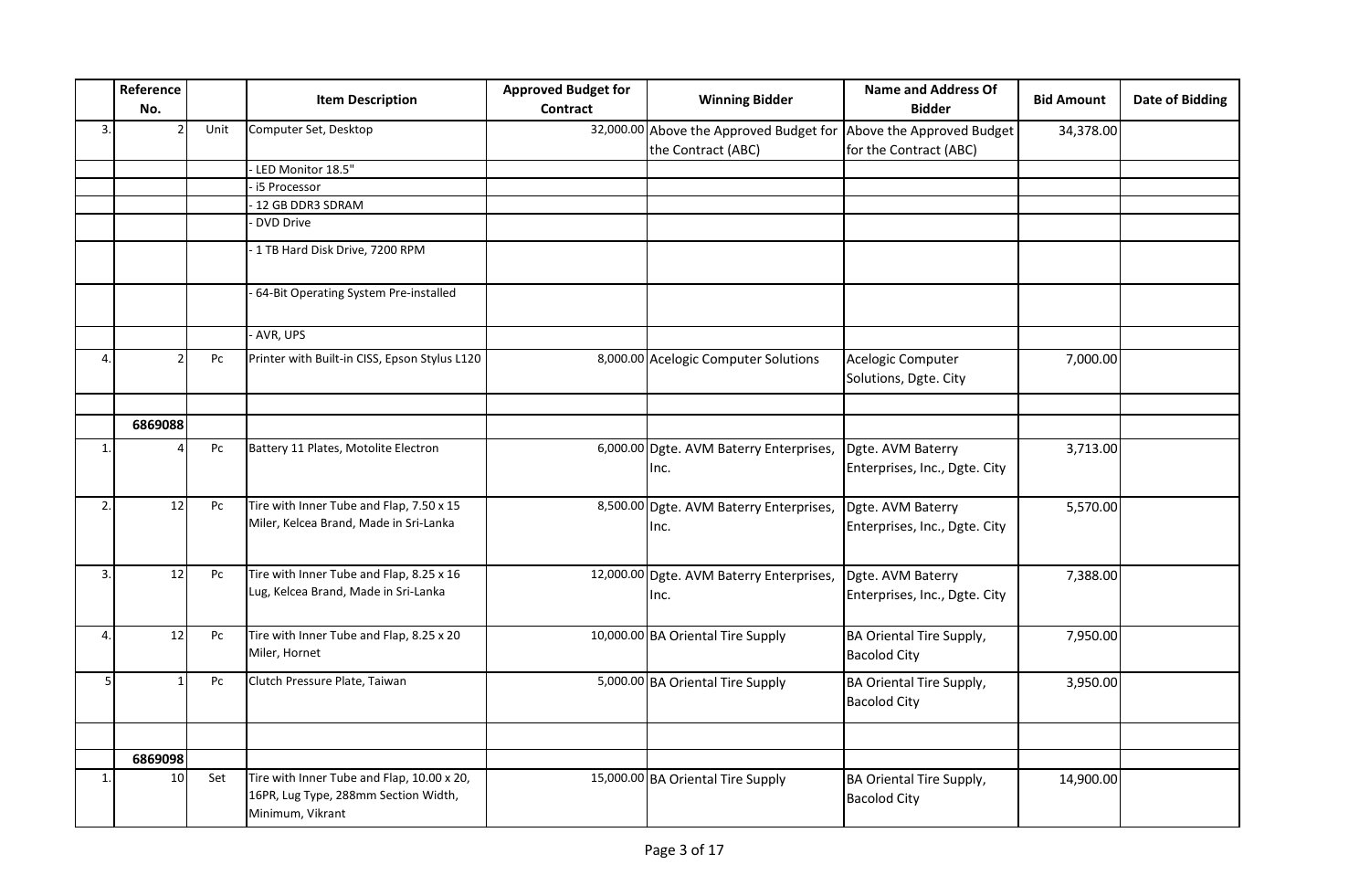|                | Reference<br>No. |      | <b>Item Description</b>                       | <b>Approved Budget for</b><br><b>Contract</b> | <b>Winning Bidder</b>      | <b>Name and Address Of</b><br><b>Bidder</b> | <b>Bid Amount</b> | <b>Date of Bidding</b> |
|----------------|------------------|------|-----------------------------------------------|-----------------------------------------------|----------------------------|---------------------------------------------|-------------------|------------------------|
|                |                  |      |                                               |                                               |                            |                                             |                   |                        |
|                | 6869112          |      |                                               |                                               |                            |                                             |                   |                        |
| $\mathbf{1}$ . | 7,272            | Lt   | Diesel, Exceed                                | 55.00                                         | Nicolas G. Toledo Jr. Fuel | Nicolas G. Toledo Jr. Fuel                  | 45.00             |                        |
|                |                  |      |                                               |                                               | Station                    | Station, Basay                              |                   |                        |
|                |                  |      |                                               |                                               |                            |                                             |                   |                        |
|                | 6869305          |      |                                               |                                               |                            |                                             |                   |                        |
| 1.             | 70               | Bag  | <b>Portland Cement</b>                        |                                               | 260.00 AC/DC Enterprises   | AC/DC Enterprises, Dgte.<br>City            | 248.00            |                        |
| 2.             |                  | CuM  | Sand                                          |                                               | 650.00 No bid.             | No bid.                                     | None              |                        |
| 3.             | 8                | CuM  | Gravel                                        |                                               | 700.00 No bid.             | No bid.                                     | None              |                        |
| 4.             | 55               | Lgth | 10mmØ x 6.0m Deformed Bar                     |                                               | 165.00 AC/DC Enterprises   | AC/DC Enterprises, Dgte.                    | 155.00            |                        |
| 5.             | 10               | Kg   | G.I. Tie Wire #16                             |                                               | 60.00 AC/DC Enterprises    | AC/DC Enterprises, Dgte.<br>City            | 60.00             |                        |
| 6.             | 2                | Pc   | Hacksaw Blade 18T                             |                                               | 50.00 AC/DC Enterprises    | AC/DC Enterprises, Dgte.<br>City            | 39.00             |                        |
|                |                  |      |                                               |                                               |                            |                                             |                   |                        |
|                | 6869130          |      |                                               |                                               |                            |                                             |                   |                        |
| 1.             | 500              | Bag  | Portland Cement, 40 Kg/Bag, Type I            |                                               | 260.00 AC/DC Enterprises   | AC/DC Enterprises, Dgte.<br>City            | 250.00            |                        |
| 2.             | 46               | CuM  | Sand, Fine Aggregate, 4.75mmØ Max Size        |                                               | 700.00 No bid              | No bid                                      | None              |                        |
| 3.             | 10 <sup>1</sup>  | CuM  | Gravel, Coarse Aggregate, 37.5mmØ Max<br>Size |                                               | 800.00 No bid              | No bid                                      | None              |                        |
| 4.             | 180              | Lgth | 16mmØ x 6.0m Deformed Steel Bar               |                                               | 420.00 AC/DC Enterprises   | AC/DC Enterprises, Dgte.<br>City            | 413.00            |                        |
| 5.             | 220              | Lgth | 12mmØ x 6.0m Deformed Steel Bar               |                                               | 230.00 AC/DC Enterprises   | AC/DC Enterprises, Dgte.<br>Citv            | 224.00            |                        |
| 6.             | 520              | Lgth | 10mmØ x 6.0m Deformed Steel Bar               |                                               | 160.00 AC/DC Enterprises   | AC/DC Enterprises, Dgte.<br>Citv            | 155.00            |                        |
| 7.             | 80               | Kg   | G.I. Wire Galvanized No. 16                   |                                               | 70.00 AC/DC Enterprises    | AC/DC Enterprises, Dgte.<br>City            | 55.00             |                        |
| 8.             | 10               | Pc   | Hacksaw Blade 12" x 18TPI, HSS all Hard       |                                               | 60.00 AC/DC Enterprises    | AC/DC Enterprises, Dgte.<br>City            | 30.00             |                        |
| 9.             | 12               | Sht  | 6mm x 1.20m x 2.40m Ordinary Plywood          |                                               | 400.00 AC/DC Enterprises   | AC/DC Enterprises, Dgte.<br>City            | 285.00            |                        |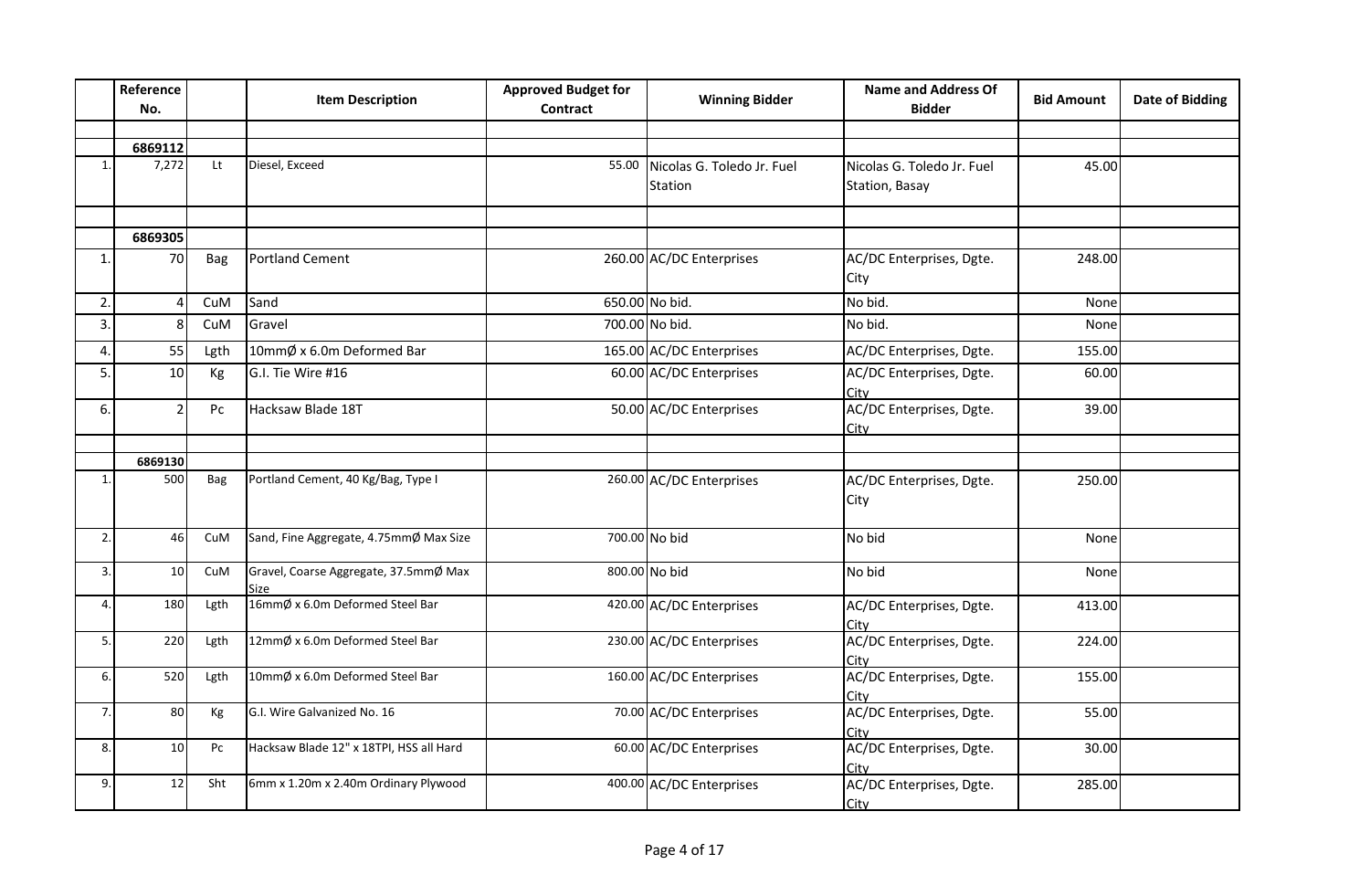|              | Reference<br>No. |      | <b>Item Description</b>                                   | <b>Approved Budget for</b><br><b>Contract</b> | <b>Winning Bidder</b>                                        | <b>Name and Address Of</b><br><b>Bidder</b>         | <b>Bid Amount</b> | <b>Date of Bidding</b> |
|--------------|------------------|------|-----------------------------------------------------------|-----------------------------------------------|--------------------------------------------------------------|-----------------------------------------------------|-------------------|------------------------|
| 10.          | 170              | Pc   | 2" x 2" x 10' Coco Lumber                                 |                                               | 100.00 AC/DC Enterprises                                     | AC/DC Enterprises, Dgte.<br>City                    | 94.00             |                        |
| 11.          | 170              | Pc   | 2" x 3" x 10' Coco Lumber                                 |                                               | 150.00 AC/DC Enterprises                                     | AC/DC Enterprises, Dgte.<br>City                    | 140.00            |                        |
| 12.          | 20               | Кg   | 4" Common Wire Nail                                       |                                               | 60.00 AC/DC Enterprises                                      | AC/DC Enterprises, Dgte.<br>Citv                    | 46.00             |                        |
| 13.          | 20               | Кg   | 3" Common Wire Nail                                       |                                               | 60.00 AC/DC Enterprises                                      | AC/DC Enterprises, Dgte.<br>Citv                    | 48.00             |                        |
| 14.          | 10               | Кg   | 11/2" Common Wire Nail                                    |                                               | 60.00 AC/DC Enterprises                                      | AC/DC Enterprises, Dgte.<br>Citv                    | 52.00             |                        |
| 15.          | 1,400            | Pc   | CHB 4" Thick                                              |                                               | 14.00 Above the Approved Budget for<br>the Contract (ABC)    | Above the Approved Budget<br>for the Contract (ABC) | 16.00             |                        |
| 16.          | 55               | Lgth | 4mm Thick x 50mm x 50mm x 6.00m Angle<br><b>Steel Bar</b> |                                               | 1,100.00 AC/DC Enterprises                                   | AC/DC Enterprises, Dgte.<br>Citv                    | 890.00            |                        |
| 17.          | 60               | Lgth | 1.5mm Thick x 50mm x 75mm C-Purlin                        |                                               | 650.00 AC/DC Enterprises                                     | AC/DC Enterprises, Dgte.<br>City                    | 590.00            |                        |
| 18.          | 5                | Box  | Welding Electrodes %" Dia. 84KSI for Mild<br>Steel        |                                               | 1,350.00 Above the Approved Budget for<br>the Contract (ABC) | Above the Approved Budget<br>for the Contract (ABC) | 2,750.00          |                        |
| 19.          | 90               | Sht  | G.A. #24 G.I. Sht Corrugated Roofing, 10 Ft               |                                               | 450.00 AC/DC Enterprises                                     | AC/DC Enterprises, Dgte.<br>City                    | 286.00            |                        |
| 20.          | 2,000            | Pc   | Tekscrew with Neoprene Washer 21/2"                       |                                               | 2.00 Above the Approved Budget for<br>the Contract (ABC)     | Above the Approved Budget<br>for the Contract (ABC) | 2.10              |                        |
| 21.          | 10               | Gal  | <b>Red Oxide</b>                                          |                                               | 450.00 AC/DC Enterprises                                     | AC/DC Enterprises, Dgte.                            | 395.00            |                        |
| 22.          | 10 <sup>1</sup>  | Pc   | Paint Brush                                               |                                               | 55.00 AC/DC Enterprises                                      | AC/DC Enterprises, Dgte.<br><u>City</u>             | 30.00             |                        |
|              | 6895801          |      |                                                           |                                               |                                                              |                                                     |                   | 12-Mar-20              |
| $\mathbf{1}$ |                  | Set  | <b>COMPUTER DESKTOP</b>                                   |                                               | 27,000.00 Verlyn's Enterprises                               | VE, Dumaguete City                                  | 25,420.00         |                        |
|              |                  |      | Specifications:                                           |                                               |                                                              |                                                     |                   |                        |
|              |                  |      | -CORE I 3 Processor(2.8 GH2)                              |                                               |                                                              |                                                     |                   |                        |
|              |                  |      | -4 GB DDR4 Memory Card, Kingston                          |                                               |                                                              |                                                     |                   |                        |
|              |                  |      | -500 GB Hard Disk Drive 7200 RPM, Seagate                 |                                               |                                                              |                                                     |                   |                        |
|              |                  |      | -DVD - Writer Combo Drive, Asus                           |                                               |                                                              |                                                     |                   |                        |
|              |                  |      | -Mouse and Keyboard, A4Tech                               |                                               |                                                              |                                                     |                   |                        |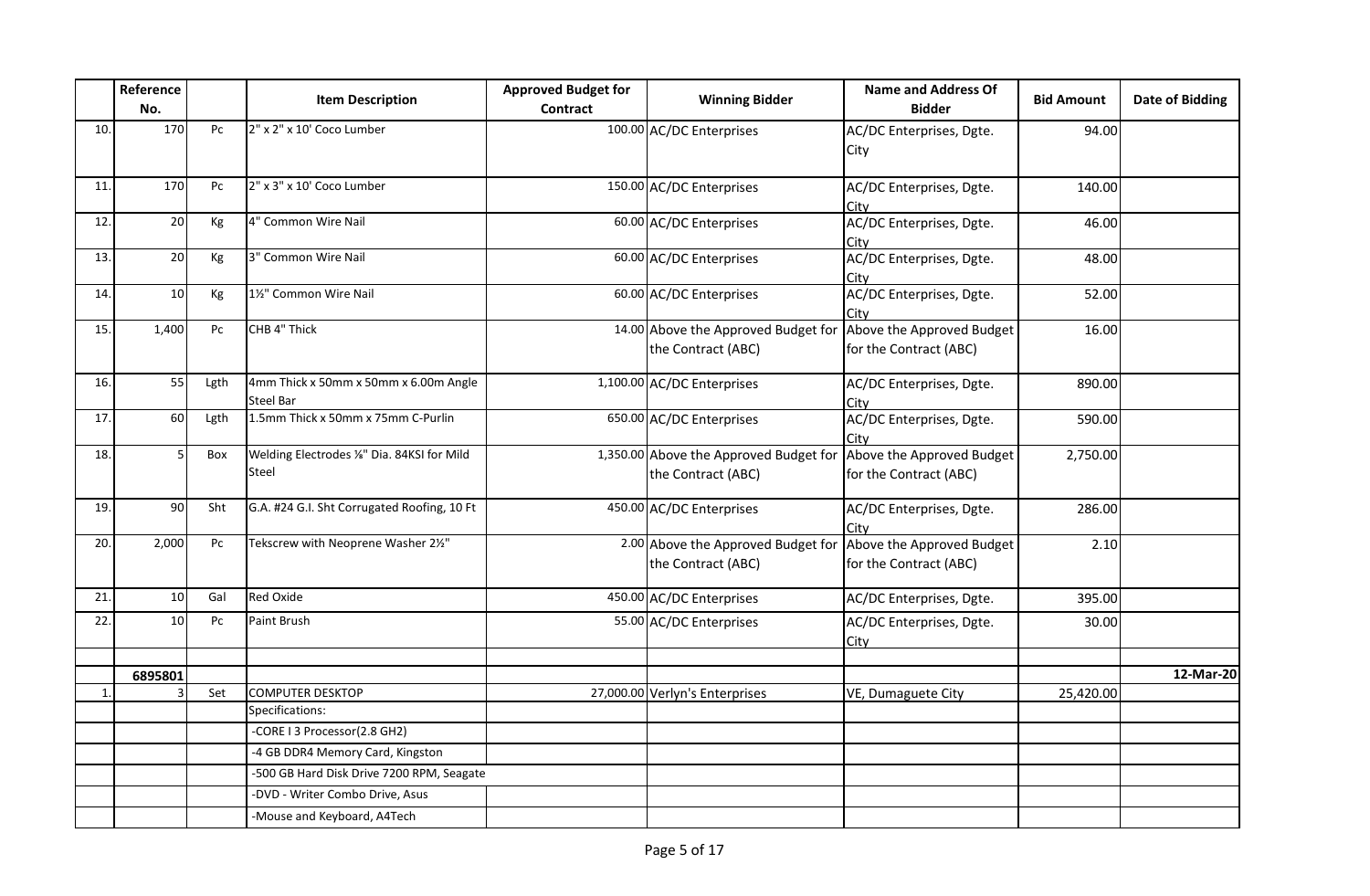|              | Reference<br>No. |      | <b>Item Description</b>                                                                                                                                                      | <b>Approved Budget for</b><br><b>Contract</b> | <b>Winning Bidder</b>                                                                  | <b>Name and Address Of</b><br><b>Bidder</b>         | <b>Bid Amount</b> | <b>Date of Bidding</b> |
|--------------|------------------|------|------------------------------------------------------------------------------------------------------------------------------------------------------------------------------|-----------------------------------------------|----------------------------------------------------------------------------------------|-----------------------------------------------------|-------------------|------------------------|
|              |                  |      | -LED Monitor Screen, Acer 20"                                                                                                                                                |                                               |                                                                                        |                                                     |                   |                        |
|              |                  |      | -UPS 650VA, Intex; AVR, Secure                                                                                                                                               |                                               |                                                                                        |                                                     |                   |                        |
|              |                  |      | -Mini speaker, Boston AK100                                                                                                                                                  |                                               |                                                                                        |                                                     |                   |                        |
| 2.           |                  | Unit | Printer                                                                                                                                                                      |                                               | 8,500.00 Above the Approved Budget for Above the Approved Budget<br>the Contract (ABC) | for the Contract (ABC)                              | 9,040.00          |                        |
|              |                  |      | Specifications:                                                                                                                                                              |                                               |                                                                                        |                                                     |                   |                        |
|              |                  |      | -Print/Scan                                                                                                                                                                  |                                               |                                                                                        |                                                     |                   |                        |
|              |                  |      | -Paper Size-Standard                                                                                                                                                         |                                               |                                                                                        |                                                     |                   |                        |
|              |                  |      | -With built-in CISS                                                                                                                                                          |                                               |                                                                                        |                                                     |                   |                        |
|              |                  |      |                                                                                                                                                                              |                                               |                                                                                        |                                                     |                   |                        |
|              | 6895841          |      |                                                                                                                                                                              |                                               |                                                                                        |                                                     |                   |                        |
| $\mathbf{1}$ | 14               | Unit | Samsung Galaxy Tab A10.1", SM-T515,<br>Octa Core 1.8Ghz; WUXGA TFT; 32GB (up to<br>512MB); 3GB RAM; 8MP + 5MP Cam;<br>6150mAh Battery, LTE Ready; Single SIM;<br>Android Pie |                                               | 20,000.00 Acelogic Computer Solutions                                                  | ACS, Dumaguete City                                 | 16,990.00         |                        |
| 2.           | 14               | Pc   | USB Flash Drives 16gb, Sandisk                                                                                                                                               |                                               | 750.00 Acelogic Computer Solutions                                                     | ACS, Dumaguete City                                 | 190.00            |                        |
| 3.           |                  | Pc   | 1TB External Hard Disk Drive, Toshiba                                                                                                                                        |                                               | 6,500.00 Acelogic Computer Solutions                                                   | ACS, Dumaguete City                                 | 2,590.00          |                        |
| 4.           |                  | Set  | USB Mouse and Keyboard set, DeLuxe                                                                                                                                           |                                               | 600.00 Acelogic Computer Solutions                                                     | ACS, Dumaguete City                                 | 390.00            |                        |
|              |                  |      |                                                                                                                                                                              |                                               |                                                                                        |                                                     |                   |                        |
|              | 6895867          |      |                                                                                                                                                                              |                                               |                                                                                        |                                                     |                   |                        |
| 1.           | 85               | Lgth | 2" x 6" C-Purlins 2/16" thick                                                                                                                                                |                                               | 550.00 Above the Approved Budget for<br>the Contract (ABC)                             | Above the Approved Budget<br>for the Contract (ABC) |                   |                        |
| 2.           | 24               | Lgth | 11/2" x 20' x 3mm thick Angle Bar                                                                                                                                            |                                               | 650.00 AC/DC Enterprises                                                               | AC/DC Enterprises, Dgte.<br>City                    |                   |                        |
| 3.           | 13               | Sht  | Checkered Steel Plate 1/4" thick                                                                                                                                             |                                               | 2,600.00 Above the Approved Budget for<br>the Contract (ABC)                           | Above the Approved Budget<br>for the Contract (ABC) |                   |                        |
| 4.           | 80               | Lgth | 16mm $\emptyset$ x 6.0m Def. Bar                                                                                                                                             |                                               | 450.00 No bid.                                                                         | No bid.                                             |                   |                        |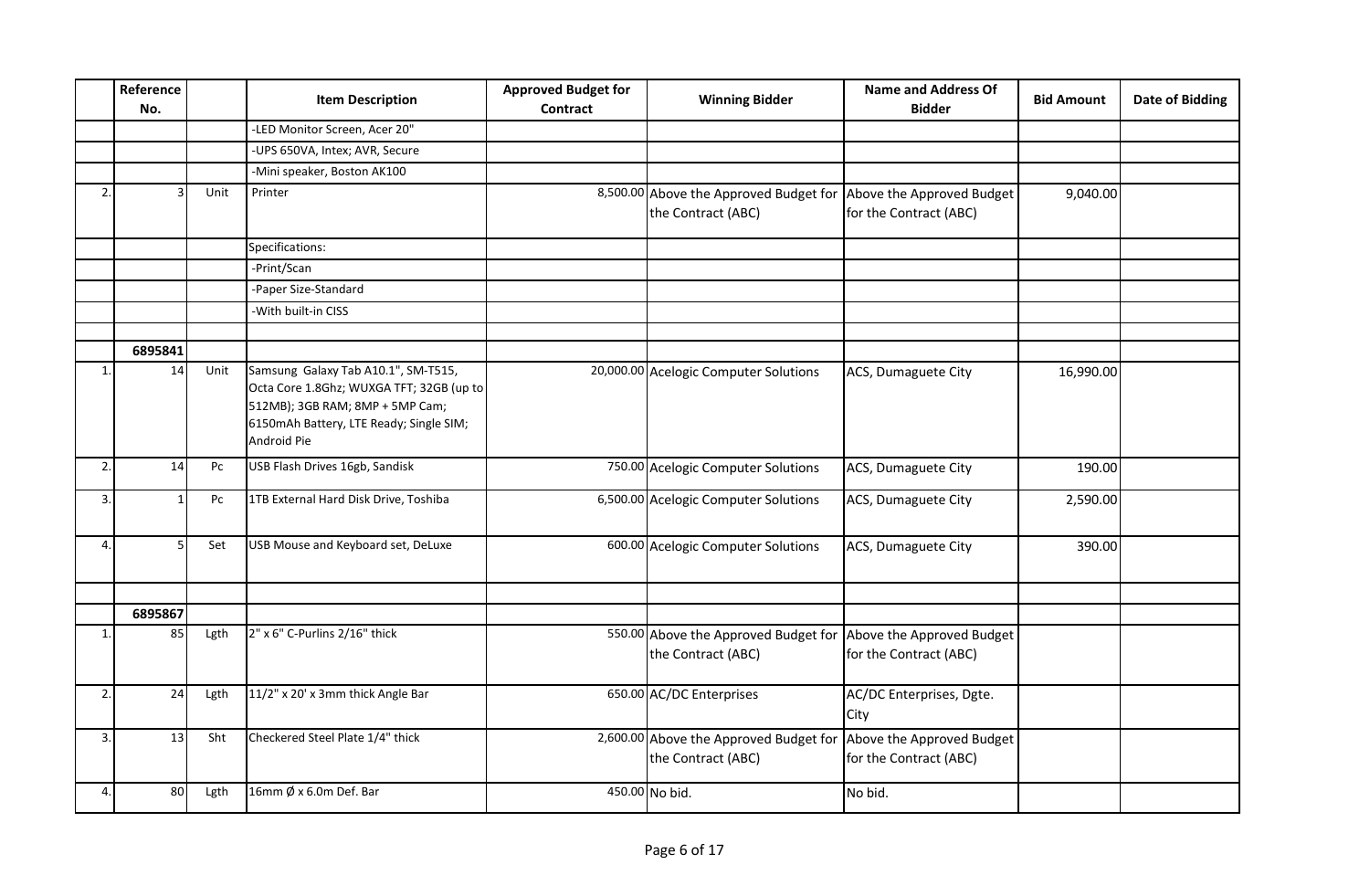|              | Reference<br>No. |      | <b>Item Description</b>                                           | <b>Approved Budget for</b><br><b>Contract</b> | <b>Winning Bidder</b>         | <b>Name and Address Of</b><br><b>Bidder</b> | <b>Bid Amount</b> | <b>Date of Bidding</b> |
|--------------|------------------|------|-------------------------------------------------------------------|-----------------------------------------------|-------------------------------|---------------------------------------------|-------------------|------------------------|
| 5.           | 40               | Lgth | 12mm $\emptyset$ x 6.0m Def. Bar                                  |                                               | 230.00 No bid.                | No bid.                                     |                   |                        |
| 6.           | 110              | Lgth | 10mm $\emptyset$ x 6.0m Def. Bar                                  |                                               | 170.00 AC/DC Enterprises      | AC/DC Enterprises, Dgte.<br>City            |                   |                        |
| 7.           | $\mathbf{1}$     | Box  | Welding Electrodes (1/8"Ø) E6013, GB                              |                                               | 2,400.00 AC/DC Enterprises    | AC/DC Enterprises, Dgte.<br>City            |                   |                        |
| 8.           | 25               | Pc   | Hacksaw Blade, 18T HSS, Lenox                                     |                                               | 60.00 AC/DC Enterprises       | AC/DC Enterprises, Dgte.<br>City            |                   |                        |
| 9.           | 10               | Gal  | Red Oxide, Triton                                                 |                                               | 450.00 AC/DC Enterprises      | AC/DC Enterprises, Dgte.<br>City            |                   |                        |
| 10.          | 3                | Pc   | Paint Brush 2", Mayon                                             |                                               | 60.00 AC/DC Enterprises       | AC/DC Enterprises, Dgte.<br>City            |                   |                        |
| 11.          | 5                | Pc   | Paint Brush 1", Mayon                                             |                                               | 50.00 AC/DC Enterprises       | AC/DC Enterprises, Dgte.<br>City            |                   |                        |
| 12.          | $\mathcal{P}$    | Gal  | Paint Thinner, G.I.                                               |                                               | 420.00 AC/DC Enterprises      | AC/DC Enterprises, Dgte.<br>City            |                   |                        |
|              | 6895940          |      |                                                                   |                                               |                               |                                             |                   |                        |
| $\mathbf{1}$ | 600              | Pc   | 0.60m x 0.60m Ceramic Granite Tiles<br>(Glazed)                   |                                               | 220.00 Verlyn's Enterprises   | VE, Dumaguete City                          | 159.30            |                        |
| 2.           | 40               | Bag  | Tile Adhesive Cement (25kg/bag)                                   |                                               | 350.00 Verlyn's Enterprises   | VE, Dumaguete City                          | 249.99            |                        |
| 3.           | 12               | Bag  | Tile grout 2kls./bag (White Color), ABC                           |                                               | 200.00 AC/DC Enterprises      | AC/DC Enterprises, Dgte.<br>City            | 55.00             |                        |
| 4.           | 5 <sup>1</sup>   | Lt   | Tile Grout sealer, ABC                                            |                                               | 600.00 AC/DC Enterprises      | AC/DC Enterprises, Dgte.<br>City            | 250.00            |                        |
| 5.           | 15               | Pc   | 8ft. Stainless Steel Moulding Tile Moulding<br>(see sample)       |                                               | 1,200.00 Verlyn's Enterprises | VE, Dumaguete City                          | 1,190.00          |                        |
| 6.           | 20               | Bag  | Portland Cement (40kg/bag)type 1                                  |                                               | 250.00 AC/DC Enterprises      | AC/DC Enterprises, Dgte.<br>City            | 239.00            |                        |
| 7.           | 8                | CuM  | Sand (fine aggregates, 4.75mmØ max size),<br><b>Tanjay Source</b> |                                               | 800.00 Verlyn's Enterprises   | VE, Dumaguete City                          | 782.00            |                        |
|              |                  |      |                                                                   |                                               |                               |                                             |                   |                        |
|              |                  |      |                                                                   |                                               |                               |                                             |                   |                        |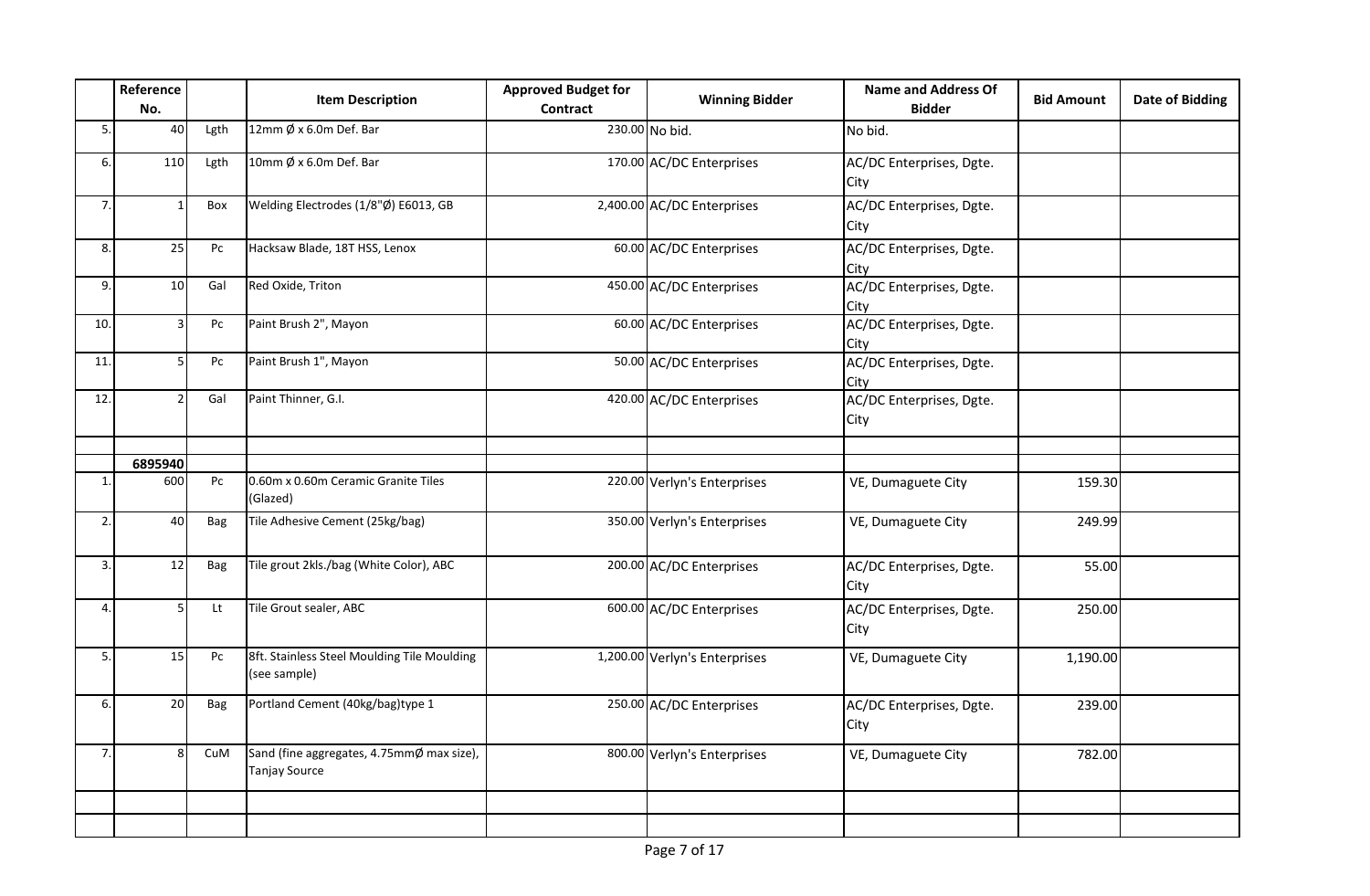|                  | Reference<br>No. |            | <b>Item Description</b>                      | <b>Approved Budget for</b><br>Contract | <b>Winning Bidder</b>         | <b>Name and Address Of</b><br><b>Bidder</b> | <b>Bid Amount</b> | <b>Date of Bidding</b> |
|------------------|------------------|------------|----------------------------------------------|----------------------------------------|-------------------------------|---------------------------------------------|-------------------|------------------------|
|                  | 6895968          |            |                                              |                                        |                               |                                             |                   |                        |
| $\mathbf{1}$     | 200              | <b>Bag</b> | Portland Cement, 40kg/bag, Grand             |                                        | 260.00 Verlyn's Enterprises   | VE, Dumaguete City                          | 224.65            |                        |
| 2.               | 120              | CuM        | Sand, Tanjay Source                          |                                        | 550.00 Verlyn's Enterprises   | VE, Dumaguete City                          | 549.99            |                        |
| $\overline{3}$ . | 250              | Lgth       | Deformed Bar, 10mmØ x 6.0m                   |                                        | 165.00 AC/DC Enterprises      |                                             | 152.00            |                        |
| $\overline{4}$   | 150              | Kg         | G.I. Tie Wire, No. 16                        |                                        | 70.00 Verlyn's Enterprises    | VE, Dumaguete City                          | 54.49             |                        |
| 5.               | 200              | Pc         | Coco Lumber, 2" x 2" x 10'                   |                                        | 100.00 AC/DC Enterprises      | AC/DC Enterprises, Dgte.<br>City            | 84.00             |                        |
| 6.               | 40               | Sht        | Marine Plywood, 5mm x 1.20m x 2.40m          |                                        | 500.00 AC/DC Enterprises      | AC/DC Enterprises, Dgte.<br>City            | 430.00            |                        |
| 7.               | 30               | Kg         | CWN, #1/2"                                   |                                        | 70.00 AC/DC Enterprises       | AC/DC Enterprises, Dgte.<br>City            | 50.00             |                        |
| 8.               | 30               | Kg         | CWN, #2"                                     |                                        | 65.00 AC/DC Enterprises       | AC/DC Enterprises, Dgte.<br>City            | 48.00             |                        |
| 9.               | 40               | Kg         | CWN, #4"                                     |                                        | 65.00 AC/DC Enterprises       | AC/DC Enterprises, Dgte.<br>City            | 44.00             |                        |
| 10.              | 80               | Pc         | Hacksaw Blade, 18T HSS                       |                                        | 65.00 AC/DC Enterprises       | AC/DC Enterprises, Dgte.<br>City            | 30.00             |                        |
| 11.              | 100              | Sht        | Ordinary Plywood, 6mm x 1.20m x 2.40m        |                                        | 390.00 AC/DC Enterprises      | AC/DC Enterprises, Dgte.<br>City            | 280.00            |                        |
| 12.              | 100              | Pc         | G.melina, 2"x2"x12'                          |                                        | 200.00 No bid.                | No bid.                                     | None              |                        |
| 13.              | 150              | Pc         | G.melina, 2" x 2" x 10'                      |                                        | 150.00 No bid.                | No bid.                                     | None              |                        |
| 14               | 30               | Sht        | Plyboard 3/4" x 1.20 x 2.40m                 |                                        | 1,000.00 Verlyn's Enterprises | VE, Dumaguete City                          | 998.00            |                        |
| 15.              | 120              | Gal        | Reflectorized Traffic Paint, Yellow, Premium |                                        | 900.00 Verlyn's Enterprises   | VE, Dumaguete City                          | 899.00            |                        |
| 16.              | 120              | Gal        | Reflectorized Traffic Paint, White, Premium  |                                        | 850.00 Verlyn's Enterprises   | VE, Dumaguete City                          | 769.99            |                        |
| 17.              | 50               | Pc         | Paint Brush, 4", Globe                       |                                        | 120.00 Verlyn's Enterprises   | VE, Dumaguete City                          | 47.00             |                        |
| 18.              | 50               | Pc         | Paint Brush, 1", Globe                       |                                        | 50.00 Verlyn's Enterprises    | VE, Dumaguete City                          | 7.98              |                        |
| 19.              | 50               | Can        | Paint Thinner, 1/4 ltr./Can                  |                                        | 250.00 AC/DC Enterprises      | AC/DC Enterprises, Dgte.<br>City            | 39.00             |                        |
| 20.              | 40               | Can        | Lacquer Thinner, 1/4 Ltr/Can                 |                                        | 450.00 AC/DC Enterprises      | AC/DC Enterprises, Dgte.<br>City            | 47.00             |                        |
| 21.              | 100              | Kg         | Nylon Cord, #300                             |                                        | 350.00 Verlyn's Enterprises   | VE, Dumaguete City                          | 344.99            |                        |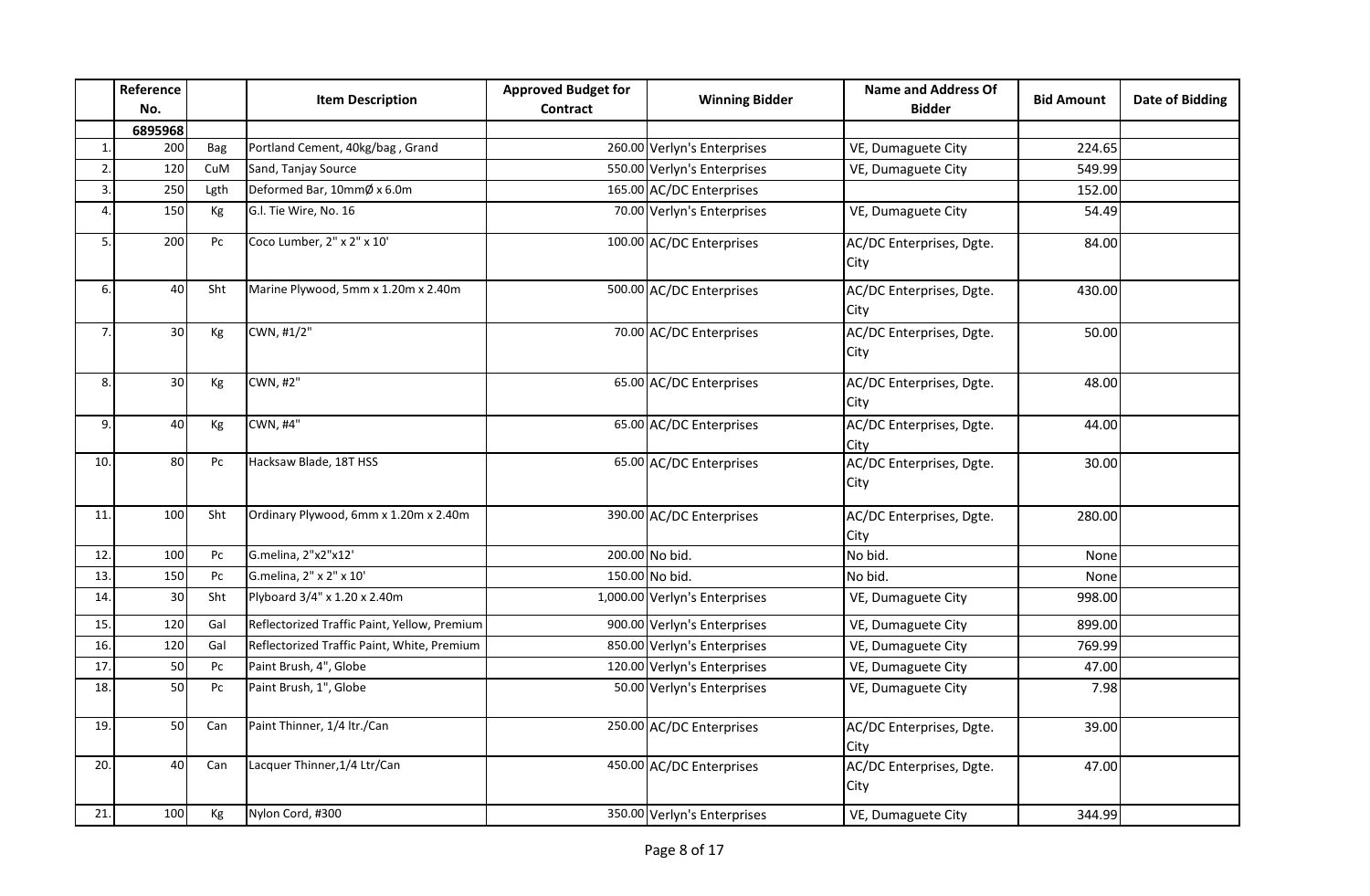|              | Reference<br>No. |                        | <b>Item Description</b>                                                             | <b>Approved Budget for</b><br><b>Contract</b> | <b>Winning Bidder</b>                                                                  | <b>Name and Address Of</b><br><b>Bidder</b>         | <b>Bid Amount</b> | <b>Date of Bidding</b> |
|--------------|------------------|------------------------|-------------------------------------------------------------------------------------|-----------------------------------------------|----------------------------------------------------------------------------------------|-----------------------------------------------------|-------------------|------------------------|
| 22.          | 1500             | Lt                     | Gasoline                                                                            |                                               | 50.00 Above the Approved Budget for<br>the Contract (ABC)                              | Above the Approved Budget<br>for the Contract (ABC) | 70.00             |                        |
|              |                  |                        |                                                                                     |                                               |                                                                                        |                                                     |                   |                        |
| $\mathbf{1}$ | 6896009          | Lgth                   | G.I. Pipe 65mm Ø x 6.0m (S-40)                                                      |                                               | 2,300.00 Above the Approved Budget for Above the Approved Budget<br>the Contract (ABC) | for the Contract (ABC)                              | 2,345.00          |                        |
| 2.           |                  | Lgth                   | G.I. Pipe 2"Ø x 6.0m (S-40), Tri-R                                                  |                                               | 1,800.00 AC/DC Enterprises                                                             | AC/DC Enterprises, Dgte.<br>City                    | 1,795.00          |                        |
| 3.           |                  | Lgth                   | G.I. Pipe 38mm $\emptyset$ x 6.0m (S-40)                                            |                                               | 1,200.00 Above the Approved Budget for<br>the Contract (ABC)                           | Above the Approved Budget<br>for the Contract (ABC) | 1,320.00          |                        |
| 4.           |                  | Lgth                   | G.I. Pipe 32mm Ø x 6.0m (S-40)                                                      |                                               | 1,100.00 Above the Approved Budget for Above the Approved Budget<br>the Contract (ABC) | for the Contract (ABC)                              | 1,150.00          |                        |
| 5.           |                  | Lgth                   | G.I. Pipe 1/2"Ø x 6.0m (S-40)n Tri-R                                                |                                               | 500.00 AC/DC Enterprises                                                               | AC/DC Enterprises, Dgte.<br>City                    | 420.00            |                        |
| 6.           |                  | Pc                     | 2½"Ø G.I. Coupling, Heavy Duty                                                      |                                               | 500.00 AC/DC Enterprises                                                               | AC/DC Enterprises, Dgte.<br>City                    | 300.00            |                        |
| 7.           | 10               | Pc                     | 1¼"Ø G.I. Coupling, Heavy Duty                                                      |                                               | 125.00 AC/DC Enterprises                                                               | AC/DC Enterprises, Dgte.<br>City                    | 72.00             |                        |
| 8.           | 10               | Pc                     | 13mm Ø G.I. Coupling, Heavy Duty                                                    |                                               | 20.00 Above the Approved Budget for<br>the Contract (ABC)                              | Above the Approved Budget<br>for the Contract (ABC) | 25.00             |                        |
| 9.           |                  | Pc                     | Thread Seal tape, 1"Ø (teflon tape), Tumbo                                          |                                               | 35.00 AC/DC Enterprises                                                                | AC/DC Enterprises, Dgte.<br>City                    | 33.00             |                        |
| 10.          | $\mathbf{1}$     | Pc                     | 65mm Ø G.I. Drive Shoe                                                              | 1,200.00 No bid.                              |                                                                                        | No bid.                                             | None              |                        |
| 11.          |                  | $\mathsf{P}\mathsf{C}$ | Leather Cap, 32mm $\cancel{\emptyset}$ (1 <sup>13</sup> /16" $\cancel{\emptyset}$ ) |                                               | 270.00 No bid.                                                                         | No bid.                                             | None              |                        |
| 12.          |                  | Pc                     | Cylinder Liner (Brass) $(1^{13}/16" \emptyset)$                                     | 6,000.00 No bid.                              |                                                                                        | No bid.                                             | None              |                        |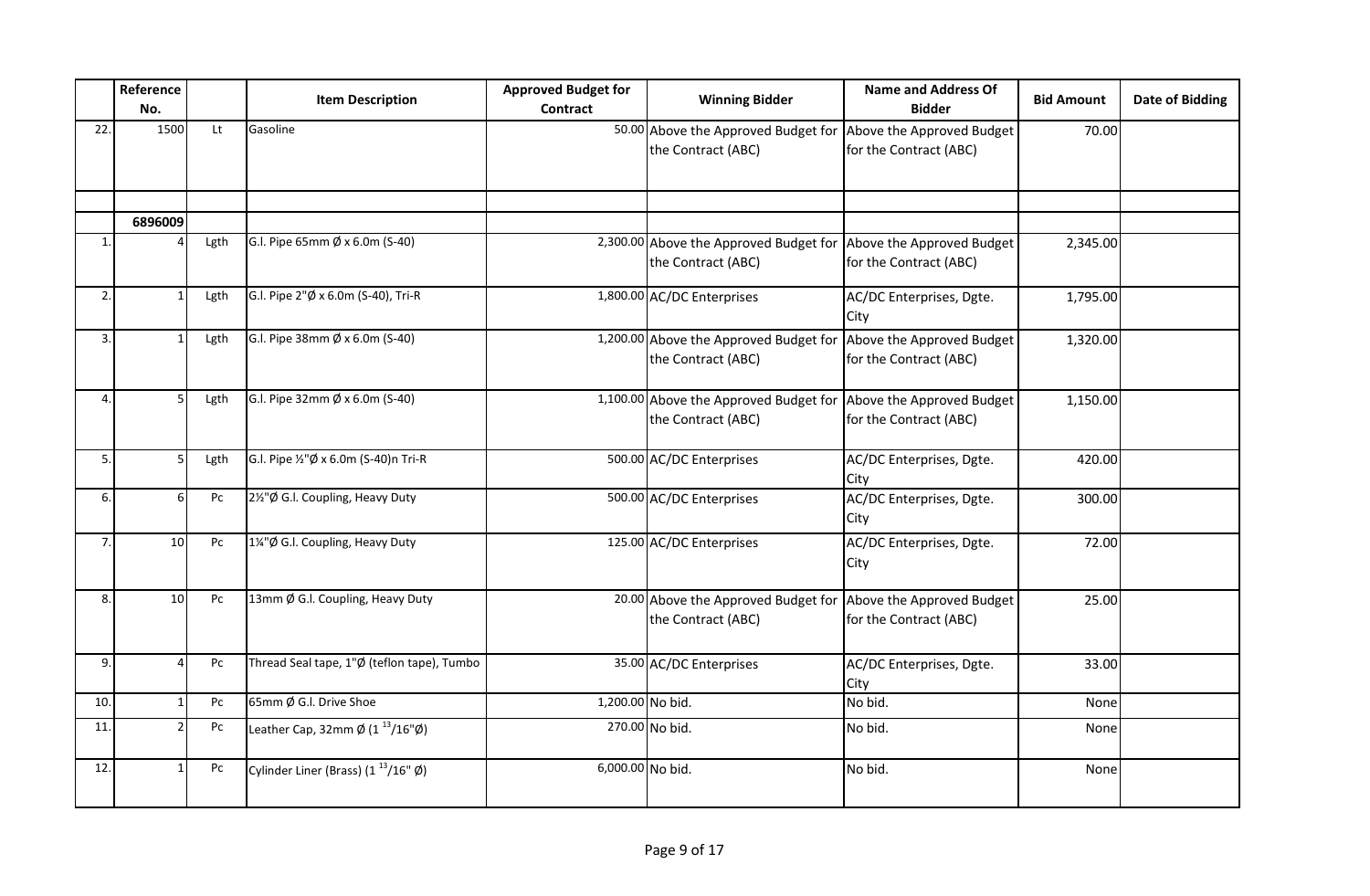|     | Reference<br>No. |            | <b>Item Description</b>                         | <b>Approved Budget for</b><br>Contract | <b>Winning Bidder</b>                                                                  | <b>Name and Address Of</b><br><b>Bidder</b>         | <b>Bid Amount</b> | <b>Date of Bidding</b> |
|-----|------------------|------------|-------------------------------------------------|----------------------------------------|----------------------------------------------------------------------------------------|-----------------------------------------------------|-------------------|------------------------|
| 13. |                  | <b>Bag</b> | Portland Cement, 40kg/bag                       |                                        | 260.00 AC/DC Enterprises                                                               | AC/DC Enterprises, Dgte.<br>City                    | 235.00            |                        |
| 14. |                  | CuM        | Sand                                            |                                        | 550.00 Above the Approved Budget for<br>the Contract (ABC)                             | Above the Approved Budget<br>for the Contract (ABC) | 750.00            |                        |
| 15. |                  | CuM        | Gravel, Coarse Aggregate, 37.5mm Ø max.<br>size |                                        | 650.00 Above the Approved Budget for<br>the Contract (ABC)                             | Above the Approved Budget<br>for the Contract (ABC) | 900.00            |                        |
| 16. |                  | Lgth       | Def. Bar 10mm Ø x6.0m (0.62kg/meter)            |                                        | 165.00 AC/DC Enterprises                                                               | AC/DC Enterprises, Dgte.<br>City                    | 152.00            |                        |
| 17. |                  | Kg         | G.l. Tie wire, no. 16, G.l.                     |                                        | 70.00 AC/DC Enterprises                                                                | AC/DC Enterprises, Dgte.<br>City                    | 55.00             |                        |
| 18. |                  | Pc         | Hacksaw Blade, 18T HSS, Lenox                   |                                        | 75.00 AC/DC Enterprises                                                                | AC/DC Enterprises, Dgte.<br>City                    | 35.00             |                        |
|     | 6896073          |            |                                                 |                                        |                                                                                        |                                                     |                   |                        |
| 1.  |                  | Lgth       | G.I. Pipe 65mm Ø x 6.0m (S-40)                  |                                        | 2,300.00 Above the Approved Budget for<br>the Contract (ABC)                           | Above the Approved Budget<br>for the Contract (ABC) | 2,345.00          |                        |
| 2.  |                  | Lgth       | G.I. Pipe 2"Ø x 6.0m (S-40), Tri-R              |                                        | 1,800.00 AC/DC Enterprises                                                             | AC/DC Enterprises, Dgte.<br>City                    | 1,795.00          |                        |
| 3.  |                  | Lgth       | G.I. Pipe 38mm Ø x 6.0m (S-40)                  |                                        | 1,200.00 Above the Approved Budget for<br>the Contract (ABC)                           | Above the Approved Budget<br>for the Contract (ABC) | 1,320.00          |                        |
| 4.  |                  | Lgth       | G.I. Pipe 32mm Ø x 6.0m (S-40)                  |                                        | 1,100.00 Above the Approved Budget for Above the Approved Budget<br>the Contract (ABC) | for the Contract (ABC)                              | 1,150.00          |                        |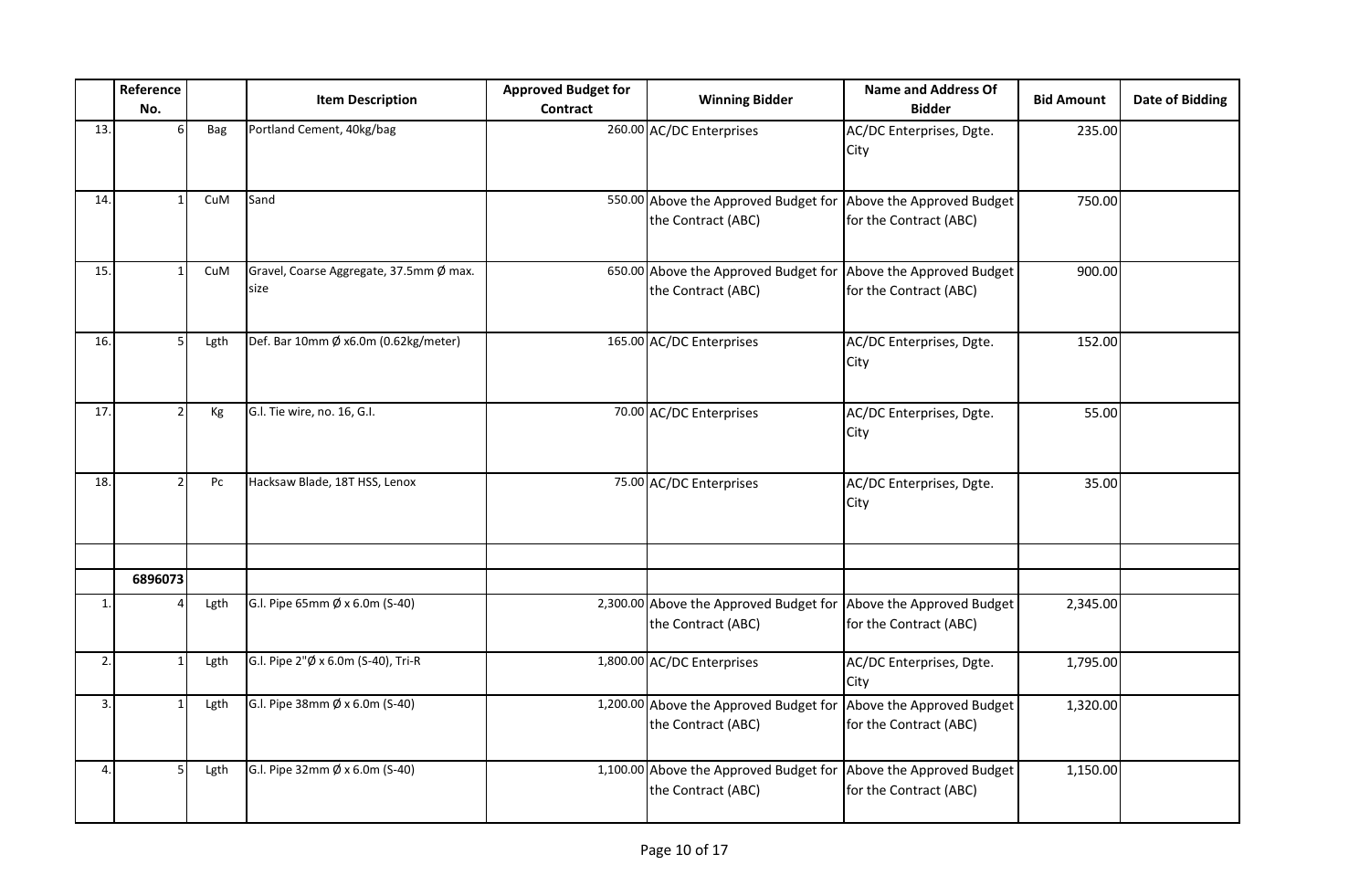|                | Reference<br>No. |                        | <b>Item Description</b>                                               | <b>Approved Budget for</b><br>Contract | <b>Winning Bidder</b>                                                                | <b>Name and Address Of</b><br><b>Bidder</b>         | <b>Bid Amount</b> | Date of Bidding |
|----------------|------------------|------------------------|-----------------------------------------------------------------------|----------------------------------------|--------------------------------------------------------------------------------------|-----------------------------------------------------|-------------------|-----------------|
| 5.             |                  | Lgth                   | G.I. Pipe 1/2"Ø x 6.0m (S-40), Tri-R                                  |                                        | 500.00 AC/DC Enterprises                                                             | AC/DC Enterprises, Dgte.<br>City                    | 420.00            |                 |
| 6.             |                  | Pc                     | 2½"Ø G.I. Coupling, Heavy Duty                                        |                                        | 500.00 AC/DC Enterprises                                                             | AC/DC Enterprises, Dgte.<br>City                    | 300.00            |                 |
| 7.             | 10               | Pc                     | 1¼"Ø G.I. Coupling, Heavy Duty                                        |                                        | 125.00 AC/DC Enterprises                                                             | AC/DC Enterprises, Dgte.<br>City                    | 72.00             |                 |
| 8.             | 10               | Pc                     | 13mm Ø G.I. Coupling, Heavy Duty                                      |                                        | 20.00 Above the Approved Budget for<br>the Contract (ABC)                            | Above the Approved Budget<br>for the Contract (ABC) | 25.00             |                 |
| 9.             |                  | Pc                     | Thread Seal tape, 1"Ø (teflon tape), Tumbo                            |                                        | 35.00 AC/DC Enterprises                                                              | AC/DC Enterprises, Dgte.<br>City                    | 33.00             |                 |
| 10.            |                  | Pc                     | 65mm Ø G.I. Drive Shoe                                                | 1,200.00 No bid.                       |                                                                                      | No bid.                                             | None              |                 |
| 11.            |                  | $\mathsf{P}\mathsf{C}$ | Leather Cap, 32mm $\varnothing$ (1 <sup>13</sup> /16" $\varnothing$ ) |                                        | 270.00 No bid.                                                                       | No bid.                                             | None              |                 |
| 12.            |                  | Pc                     | Cylinder Liner (Brass) $(1^{13}/16" \emptyset)$                       | 6,000.00 No bid.                       |                                                                                      | No bid.                                             | None              |                 |
| 13.            |                  | Bag                    | Portland Cement, 40kg/bag                                             |                                        | 260.00 AC/DC Enterprises                                                             | AC/DC Enterprises, Dgte.<br>City                    | 235.00            |                 |
| 14.            |                  | CuM                    | Sand                                                                  |                                        | 550.00 Above the Approved Budget for Above the Approved Budget<br>the Contract (ABC) | for the Contract (ABC)                              | 750.00            |                 |
| 15.            |                  | CuM                    | Gravel, Coarse Aggregate, 37.5mm Ø max.<br>size                       |                                        | 650.00 Above the Approved Budget for Above the Approved Budget<br>the Contract (ABC) | for the Contract (ABC)                              | 900.00            |                 |
| 16.            |                  | Lgth                   | Def. Bar 10mm Ø x6.0m (0.62kg/meter)                                  |                                        | 165.00 AC/DC Enterprises                                                             | AC/DC Enterprises, Dgte.<br>City                    | 152.00            |                 |
| 17.            |                  | Kg                     | G.l. Tie wire, no. 16                                                 |                                        | 70.00 AC/DC Enterprises                                                              | AC/DC Enterprises, Dgte.<br>City                    | 55.00             |                 |
| 18.            |                  | Pc                     | Hacksaw Blade, 18T HSS, Lenox                                         |                                        | 75.00 AC/DC Enterprises                                                              | AC/DC Enterprises, Dgte.<br>City                    | 35.00             |                 |
|                | 6896086          |                        |                                                                       |                                        |                                                                                      |                                                     |                   |                 |
| $\mathbf{1}$ . |                  | Lgth                   | G.l. Pipe 2½"Ø x 6.0m (S-40), Tri-R                                   |                                        | 2,300.00 Verlyn's Enterprises                                                        | VE, Dumaguete City                                  | 2,239.00          |                 |
| 2.             |                  | Lgth                   | G.I. Pipe 2"Ø x 6.0m (S-40), Tri-R                                    |                                        | 1,800.00 Verlyn's Enterprises                                                        | VE, Dumaguete City                                  | 1,676.00          |                 |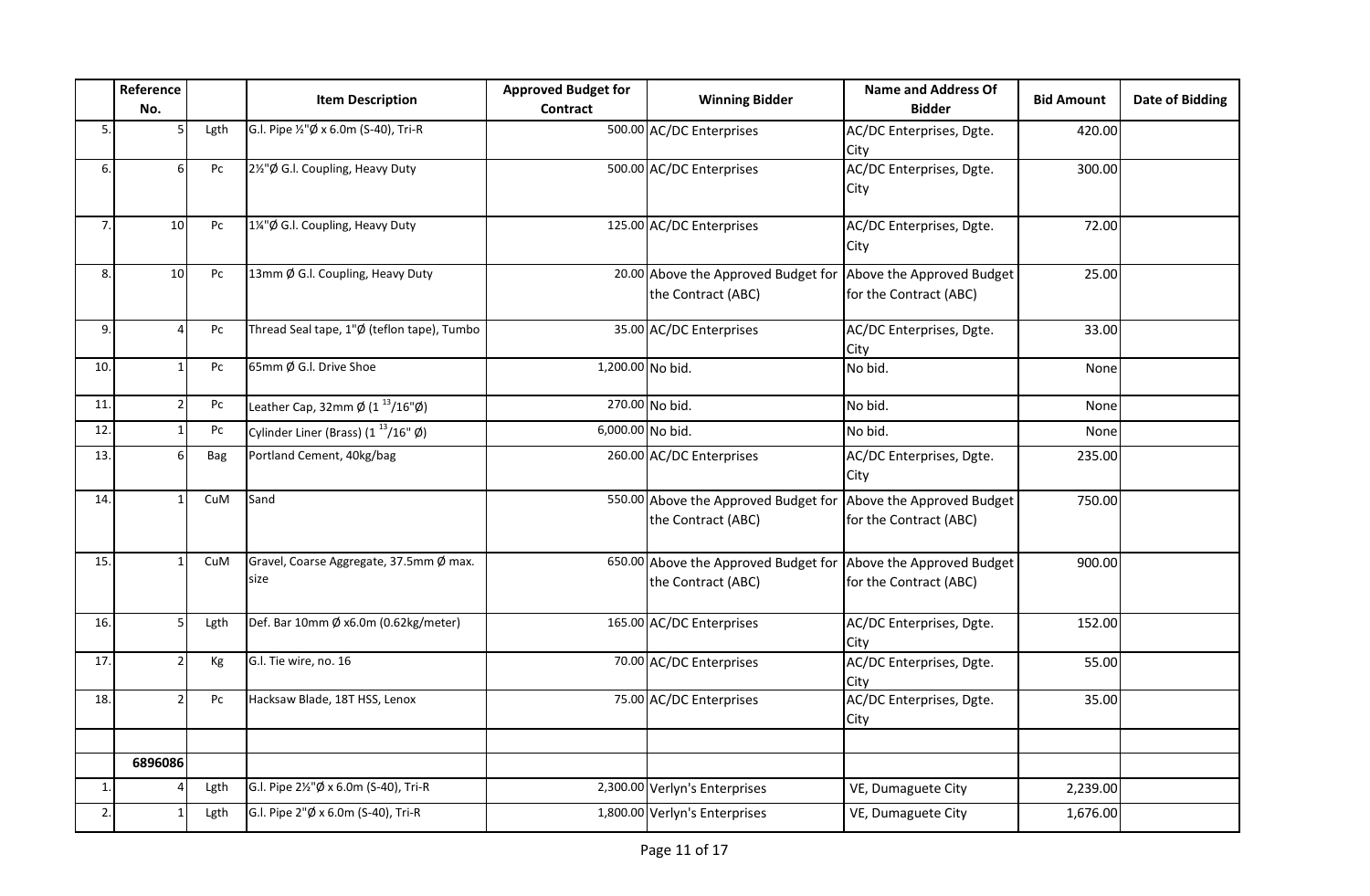|                  | Reference<br>No. |      | <b>Item Description</b>                                               | <b>Approved Budget for</b><br>Contract | <b>Winning Bidder</b>                                        | <b>Name and Address Of</b><br><b>Bidder</b>         | <b>Bid Amount</b> | <b>Date of Bidding</b> |
|------------------|------------------|------|-----------------------------------------------------------------------|----------------------------------------|--------------------------------------------------------------|-----------------------------------------------------|-------------------|------------------------|
| $\overline{3}$ . |                  | Lgth | G.I. Pipe 38mm Ø x 6.0m (S-40)                                        |                                        | 1,200.00 Above the Approved Budget for<br>the Contract (ABC) | Above the Approved Budget<br>for the Contract (ABC) | 1,269.00          |                        |
| $\overline{4}$   |                  | Lgth | G.I. Pipe 32mm Ø x 6.0m (S-40)                                        |                                        | 1,100.00 Verlyn's Enterprises                                | VE, Dumaguete City                                  | 1,100.00          |                        |
| 5.               |                  | Lgth | G.I. Pipe 13mm Ø x 6.0m (S-40)                                        |                                        | 500.00 Verlyn's Enterprises                                  | VE, Dumaguete City                                  | 416.00            |                        |
| 6.               | 6                | Pc   | 2½"Ø G.I. Coupling, Heavy Duty                                        |                                        | 500.00 AC/DC Enterprises                                     | AC/DC Enterprises, Dgte.<br>City                    | 300.00            |                        |
| 7.               | 10 <sup>1</sup>  | Pc   | 1¼"Ø G.I. Coupling, Heavy Duty                                        |                                        | 125.00 AC/DC Enterprises                                     | AC/DC Enterprises, Dgte.<br>City                    | 72.00             |                        |
| 8.               | 10 <sup>1</sup>  | Pc   | 13mm Ø G.I. Coupling, Heavy Duty                                      |                                        | 20.00 Above the Approved Budget for<br>the Contract (ABC)    | Above the Approved Budget<br>for the Contract (ABC) | 25.00             |                        |
| 9.               |                  | Pc   | Thread Seal tape, 1"Ø (teflon tape), Tumbo                            |                                        | 35.00 AC/DC Enterprises                                      | AC/DC Enterprises, Dgte.<br>City                    | 33.00             |                        |
| 10.              |                  | Pc   | 65mm Ø G.I. Drive Shoe                                                | 1,200.00 No bid                        |                                                              | No bid                                              | None              |                        |
| 11.              |                  | Pc   | Leather Cap, 32mm $\varnothing$ (1 <sup>13</sup> /16" $\varnothing$ ) |                                        | 270.00 No bid                                                | No bid                                              | None              |                        |
| 12.              |                  | Pc   | Cylinder Liner (Brass) $(1^{13}/16^{\circ} \emptyset)$                |                                        | 6,000.00 Verlyn's Enterprises                                | VE, Dumaguete City                                  | 5,279.00          |                        |
| 13.              |                  | Bag  | Portland Cement, 40kg/bag                                             |                                        | 260.00 AC/DC Enterprises                                     | AC/DC Enterprises, Dgte.<br>City                    | 235.00            |                        |
| 14.              |                  | CuM  | Sand, Tanjay Source                                                   |                                        | 550.00 Verlyn's Enterprises                                  | VE, Dumaguete City                                  | 548.00            |                        |
| 15.              |                  | CuM  | Gravel, Coarse Aggregate, 37.5mm Ø max.<br>size, Tanjay Source        |                                        | 650.00 Verlyn's Enterprises                                  | VE, Dumaguete City                                  | 648.50            |                        |
| 16.              |                  | Lgth | Def. Bar 10mm Ø x6.0m (0.62kg/meter)                                  |                                        | 165.00 AC/DC Enterprises                                     | AC/DC Enterprises, Dgte.<br>City                    | 152.00            |                        |
| 17.              |                  | Кg   | G.I. Tie wire, no. 16                                                 |                                        | 70.00 Verlyn's Enterprises                                   | VE, Dumaguete City                                  | 45.99             |                        |
| 18.              |                  | Pc   | Hacksaw Blade, 18T HSS, Lenox                                         |                                        | 75.00 AC/DC Enterprises                                      | AC/DC Enterprises, Dgte.<br>City                    | 35.00             |                        |
|                  |                  |      |                                                                       |                                        |                                                              |                                                     |                   |                        |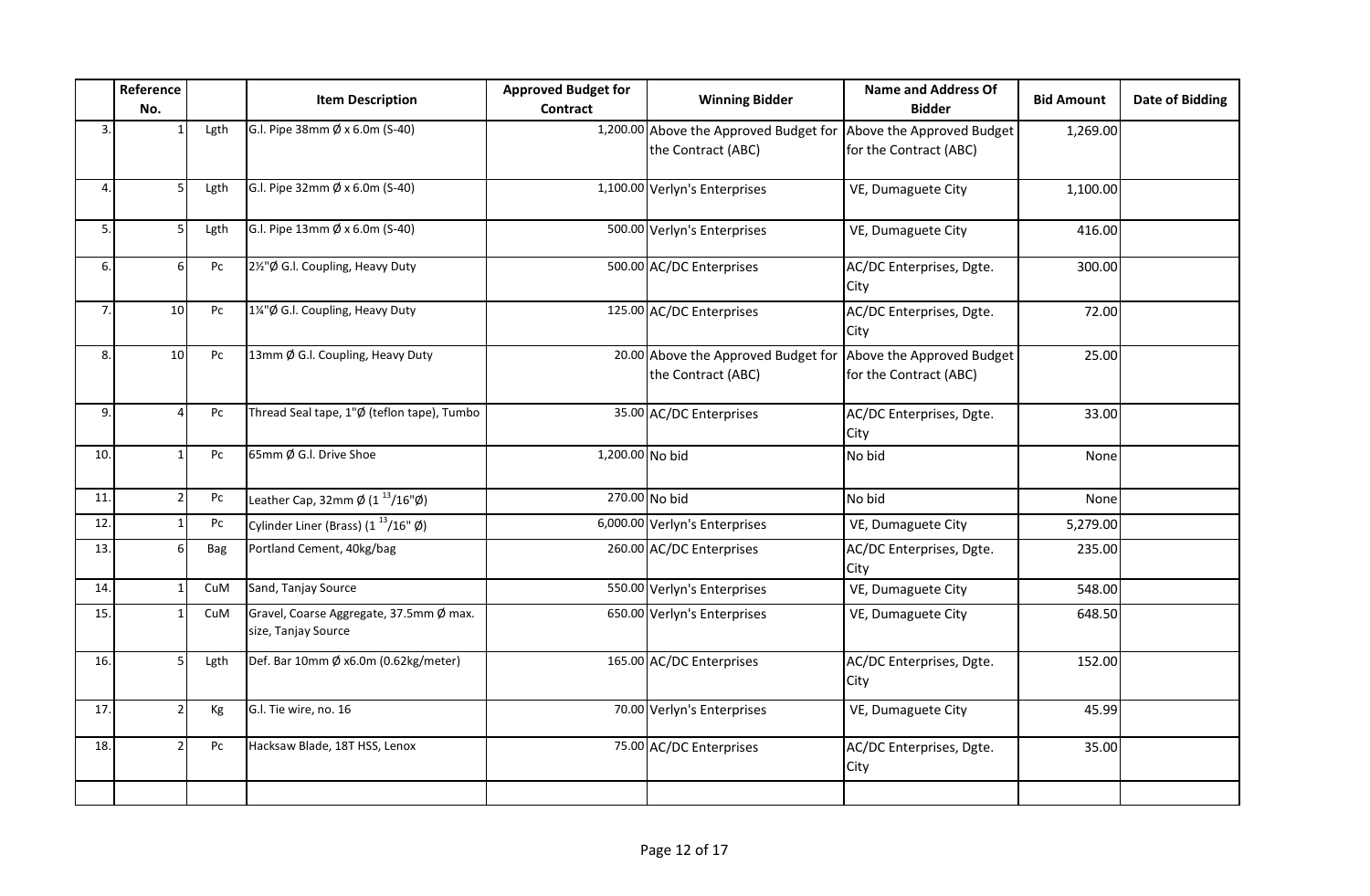|                  | Reference<br>No. |      | <b>Item Description</b>                                                                 | <b>Approved Budget for</b><br>Contract | <b>Winning Bidder</b>                                      | <b>Name and Address Of</b><br><b>Bidder</b>         | <b>Bid Amount</b> | <b>Date of Bidding</b> |
|------------------|------------------|------|-----------------------------------------------------------------------------------------|----------------------------------------|------------------------------------------------------------|-----------------------------------------------------|-------------------|------------------------|
|                  | 6896142          |      |                                                                                         |                                        |                                                            |                                                     |                   |                        |
| $\mathbf{1}$     | 90 <sup>°</sup>  | Pc   | 2" x 3" x 10' Mahogany                                                                  |                                        | 300.00 AC/DC Enterprises                                   | AC/DC Enterprises, Dgte.<br>City                    | 300.00            |                        |
| 2.               | 80               | Pc   | 2" x 2" x 10' Mahogany                                                                  |                                        | 200.00 AC/DC Enterprises                                   | AC/DC Enterprises, Dgte.<br>City                    | 200.00            |                        |
| 3.               | 8                | Sht  | 5mmx1,20mx2.40m Mar. Plywood,A/A                                                        |                                        | 450.00 Above the Approved Budget for<br>the Contract (ABC) | Above the Approved Budget<br>for the Contract (ABC) | 455.00            |                        |
| $\overline{4}$ . | 18               | Kg   | Common Wire Nails #4"                                                                   |                                        | 65.00 Verlyn's Enterprises                                 | VE, Dumaguete City                                  | 45.99             |                        |
| $\overline{5}$ . | 15               | Кg   | Common Wire Nails #3"                                                                   |                                        | 65.00 Verlyn's Enterprises                                 | VE, Dumaguete City                                  | 47.99             |                        |
| 6.               |                  | Kg   | Common Wire Nails #1"                                                                   |                                        | 70.00 Verlyn's Enterprises                                 | VE, Dumaguete City                                  | 56.00             |                        |
| 7.               | 20               | Pair | Jalousie Plus Windows with 12 clear glass<br>Blades, double control, 3/16"thick x 650mm |                                        | 1,320.00 Verlyn's Enterprises                              | VE, Dumaguete City                                  | 1,099.00          |                        |
| 8.               | 50               | Bag  | Portland Cement, Grand Premium                                                          |                                        | 260.00 Verlyn's Enterprises                                | VE, Dumaguete City                                  | 224.65            |                        |
| 9.               |                  | CuM  | Sand, Tanjay Source                                                                     |                                        | 600.00 Verlyn's Enterprises                                | VE, Dumaguete City                                  | 592.00            |                        |
|                  | 6897159          |      |                                                                                         |                                        |                                                            |                                                     |                   |                        |
| $\mathbf{1}$     |                  | Drum | Hydraulic Oil AW68, D200, Petron                                                        |                                        | 26,000.00 Dgte. AVM Battery Enterprises,<br>Inc.           | Dgte. AVM Battery<br>Enterprises, Inc., Dgte. City  | 25,900.00         |                        |
| 2.               |                  | Drum | Engine Oil 15W40, D200, Petron                                                          |                                        | 26,000.00 Dgte. AVM Battery Enterprises,<br>Inc.           | Dgte. AVM Battery<br>Enterprises, Inc., Dgte. City  | 25,900.00         |                        |
| 3.               |                  | Drum | Engine Oil HD 40, Petron                                                                |                                        | 26,000.00 Dgte. AVM Battery Enterprises,<br>Inc.           | Dgte. AVM Battery<br>Enterprises, Inc., Dgte. City  | 25,900.00         |                        |
| $\overline{4}$   |                  | Drum | Gear Oil GEP 140, Petron                                                                |                                        | 26,000.00 Dgte. AVM Battery Enterprises,<br>Inc.           | Dgte. AVM Battery<br>Enterprises, Inc., Dgte. City  | 25,900.00         |                        |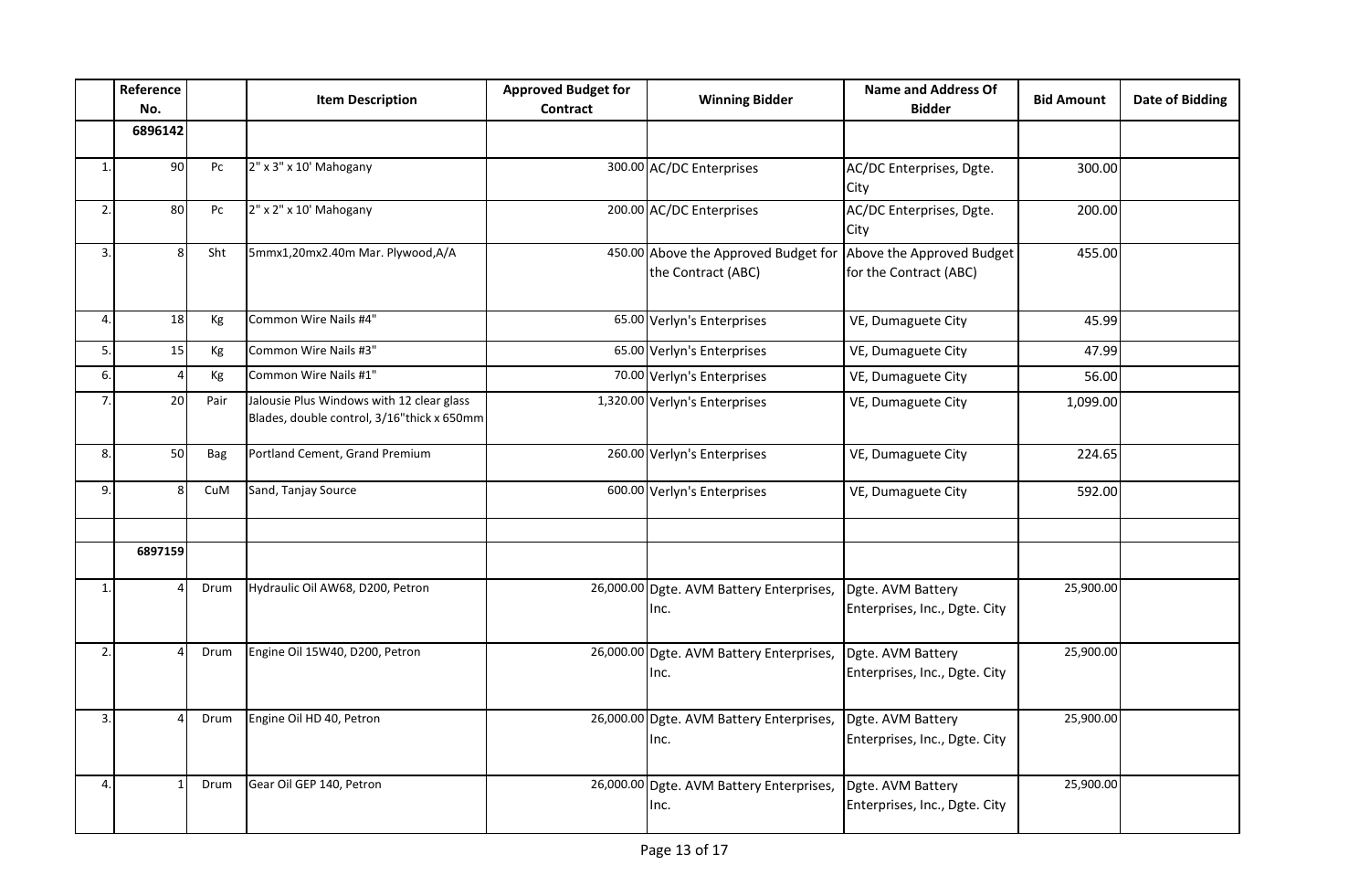|    | Reference<br>No. |            | <b>Item Description</b>                                    | <b>Approved Budget for</b><br>Contract | <b>Winning Bidder</b>                                        | <b>Name and Address Of</b><br><b>Bidder</b>         | <b>Bid Amount</b> | <b>Date of Bidding</b> |
|----|------------------|------------|------------------------------------------------------------|----------------------------------------|--------------------------------------------------------------|-----------------------------------------------------|-------------------|------------------------|
| 5. | 10               | Box        | Brake Fluid 300ml/24, National                             |                                        | 3,100.00 Dgte. AVM Battery Enterprises,<br>Inc.              | Dgte. AVM Battery<br>Enterprises, Inc., Dgte. City  | 3,050.00          |                        |
|    |                  |            |                                                            |                                        |                                                              |                                                     |                   |                        |
|    | 6897230          |            |                                                            |                                        |                                                              |                                                     |                   |                        |
| 1. | 140              | Bag        | Synthetic Complete fertilizer (14-14-14)                   |                                        | 1,300.00 Above the Approved Budget for<br>the Contract (ABC) | Above the Approved Budget<br>for the Contract (ABC) | 1,336.00          |                        |
| 2. | 120              | Bag        | Synthetic Fertilizer Urea (46-0-0)                         |                                        | 1,100.00 Above the Approved Budget for<br>the Contract (ABC) | Above the Approved Budget<br>for the Contract (ABC) | 1,257.00          |                        |
| 3. | 20               | <b>Bag</b> | Synthetic Fertilizer Muriate of Potash (0-0-<br>60), Atlas |                                        | 1,500.00 Planters Trading and Agro<br><b>Services</b>        | Planters Trading and Agro<br>Services, Bacolod City | 1,354.00          |                        |
| 4. | 100              | Pack       | Insecticide (WP) 50g/pack, Seven 85s                       |                                        | 150.00 Planters Trading and Agro<br><b>Services</b>          | Planters Trading and Agro<br>Services, Bacolod City | 108.00            |                        |
| 5. | 20               | Pack       | Funjicide 15g/paCk                                         |                                        | 250.00 Above the Approved Budget for<br>the Contract (ABC)   | Above the Approved Budget<br>for the Contract (ABC) | 620.00            |                        |
| 6. | 20               | Pack       | Bactericide 25g/pack                                       |                                        | 250.00 Above the Approved Budget for<br>the Contract (ABC)   | Above the Approved Budget<br>for the Contract (ABC) | 835.00            |                        |
| 7. |                  | Gal        | Non selective herbicide, glyphosate (40 SL),<br>Square Off |                                        | 4,050.00 Planters Trading and Agro<br>Services               | Planters Trading and Agro<br>Services, Bacolod City | 1,275.00          |                        |
| 8. | 50               | Pack       | Molussocide 70 WP (35g/pack)                               |                                        | 75.00 Above the Approved Budget for<br>the Contract (ABC)    | Above the Approved Budget<br>for the Contract (ABC) | 99.00             |                        |
|    |                  |            |                                                            |                                        |                                                              |                                                     |                   |                        |
|    | 6897263          |            |                                                            |                                        |                                                              |                                                     |                   |                        |
| 1. | 20               | Pc         | 2"x2"x 10' G-melina                                        |                                        | 180.00 Above the Approved Budget for<br>the Contract (ABC)   | Above the Approved Budget<br>for the Contract (ABC) | 185.00            |                        |
| 2. |                  | Кg         | 3" CWN                                                     |                                        | 65.00 Verlyn's Enterprises                                   | VE, Dumaguete City                                  | 47.99             |                        |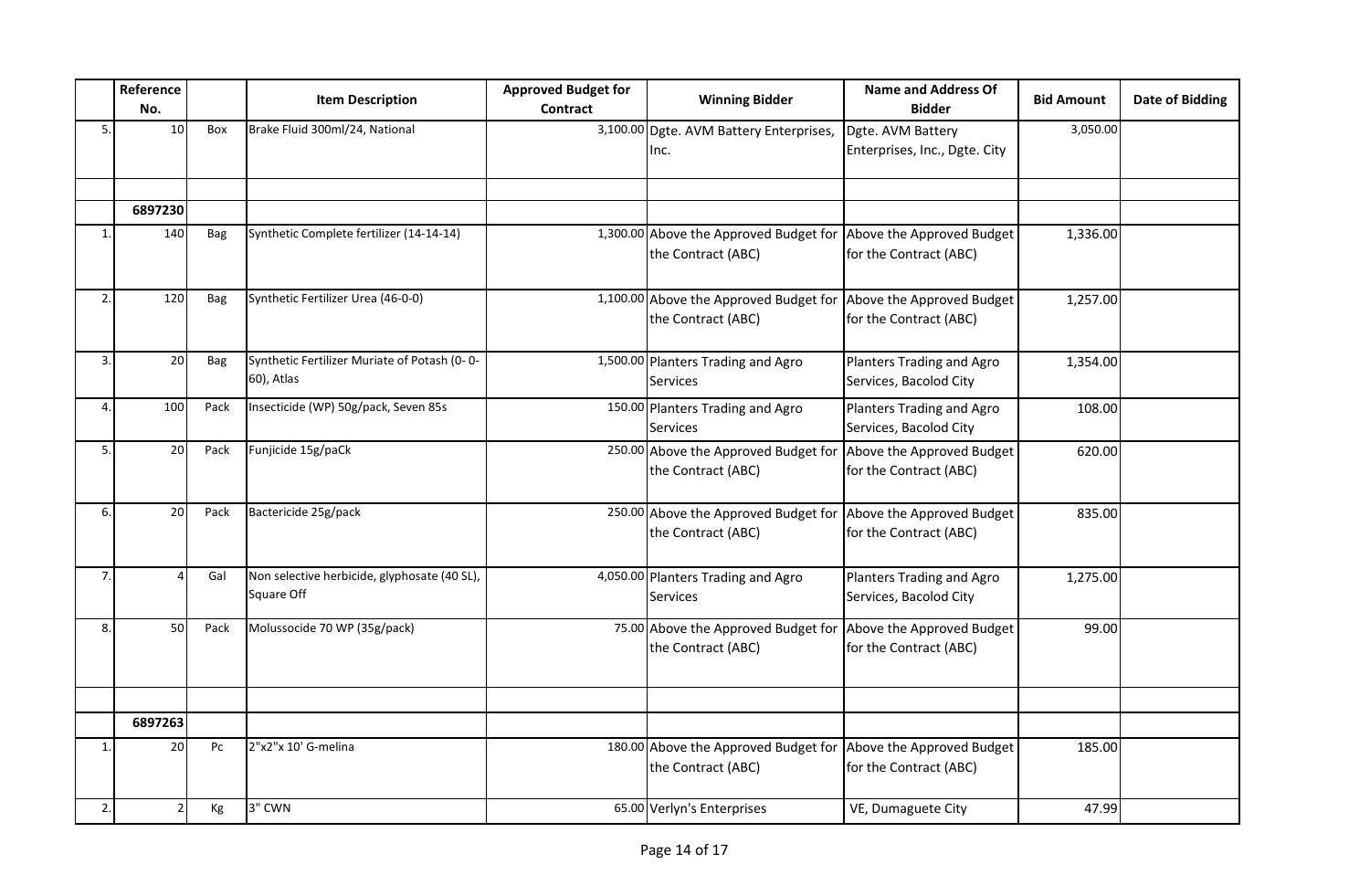|                  | Reference<br>No. |            | <b>Item Description</b>                                 | <b>Approved Budget for</b><br><b>Contract</b> | <b>Winning Bidder</b>                | <b>Name and Address Of</b><br><b>Bidder</b> | <b>Bid Amount</b> | <b>Date of Bidding</b> |
|------------------|------------------|------------|---------------------------------------------------------|-----------------------------------------------|--------------------------------------|---------------------------------------------|-------------------|------------------------|
| 3.               |                  | Кg         | 2 1/2" CWN                                              |                                               | 65.00 Verlyn's Enterprises           | VE, Dumaguete City                          | 53.49             |                        |
| $\overline{4}$ . | 182              | <b>Bag</b> | Portland Cement, type 1                                 |                                               | 265.00 AC/DC Enterprises             | AC/DC Enterprises, Dgte.<br>City            | 235.00            |                        |
| 5.               | 18               | CuM        | Sand(Washed), Tanjay Source                             |                                               | 700.00 Verlyn's Enterprises          | VE, Dumaguete City                          | 682.00            |                        |
| 6.               | 11               | CuM        | Gravel (1 1/2" Ø), Tanjay Source                        |                                               | 850.00 Verlyn's Enterprises          | VE, Dumaguete City                          | 829.00            |                        |
| 7.               | 150              | Lgth       | 9mm Ø x 6.00m Def. Bar (standard)                       |                                               | 120.00 Verlyn's Enterprises          | VE, Dumaguete City                          | 106.00            |                        |
| 8.               | 150              | Lgth       | 10mm Ø x 6.00m Def. Bar                                 |                                               | 170.00 AC/DC Enterprises             | AC/DC Enterprises, Dgte.<br>City            | 152.00            |                        |
| 9.1              | 15               | Кg         | #16 G.I. tie wire                                       |                                               | 75.00 Verlyn's Enterprises           | VE, Dumaguete City                          | 54.90             |                        |
| 10.              | $6 \mid$         | Sht        | 1.20 m x 2.40m, 1.3mm G.l. Steel Plate, G16             |                                               | 1,500.00 AC/DC Enterprises           | AC/DC Enterprises, Dgte.<br>City            | 1,155.00          |                        |
| 11.              | 22               | Lgth       | 5mm x 25mm x 25mm x 6.00m Angle Bar                     |                                               | 950.00 AC/DC Enterprises             | AC/DC Enterprises, Dgte.<br>City            | 535.00            |                        |
| 12.              | 6                | Кg         | Welding Electrodes 1/8" Ø E6013, GB                     |                                               | 170.00 AC/DC Enterprises             | AC/DC Enterprises, Dgte.<br>City            | 70.00             |                        |
| 13.              | 6                | Pc         | Hacksaw Blade 18T HSS, Genuine & Good<br>Quality, Lenox |                                               | 170.00 Verlyn's Enterprises          | VE, Dumaguete City                          | 36.00             |                        |
| 14.              | $\overline{2}$   | Pc         | Marine Plywood 1/4 x 4 x 8                              |                                               | 430.00 AC/DC Enterprises             | AC/DC Enterprises, Dgte.<br>City            | 300.00            |                        |
| 15.              |                  | Kg         | 4" CWN                                                  |                                               | 65.00 Verlyn's Enterprises           | VE, Dumaguete City                          | 45.99             |                        |
| 16.              |                  | Kg         | 1 1/2" CWN                                              |                                               | 65.00 Verlyn's Enterprises           | VE, Dumaguete City                          | 56.00             |                        |
|                  |                  |            |                                                         |                                               |                                      |                                             |                   |                        |
| $\mathbf{1}$ .   | 6897281<br>20    | Pc         | 2"x2"x 10' G-melina                                     |                                               | 180.00 Above the Approved Budget for | Above the Approved Budget                   | 185.00            |                        |
|                  |                  |            |                                                         |                                               | the Contract (ABC)                   | for the Contract (ABC)                      |                   |                        |
| 2.               | $\overline{2}$   | Kg         | 3" CWN                                                  |                                               | 65.00 Verlyn's Enterprises           | VE, Dumaguete City                          | 47.99             |                        |
| 3.               | 5                | Кg         | 2 1/2" CWN                                              |                                               | 65.00 Verlyn's Enterprises           | VE, Dumaguete City                          | 53.49             |                        |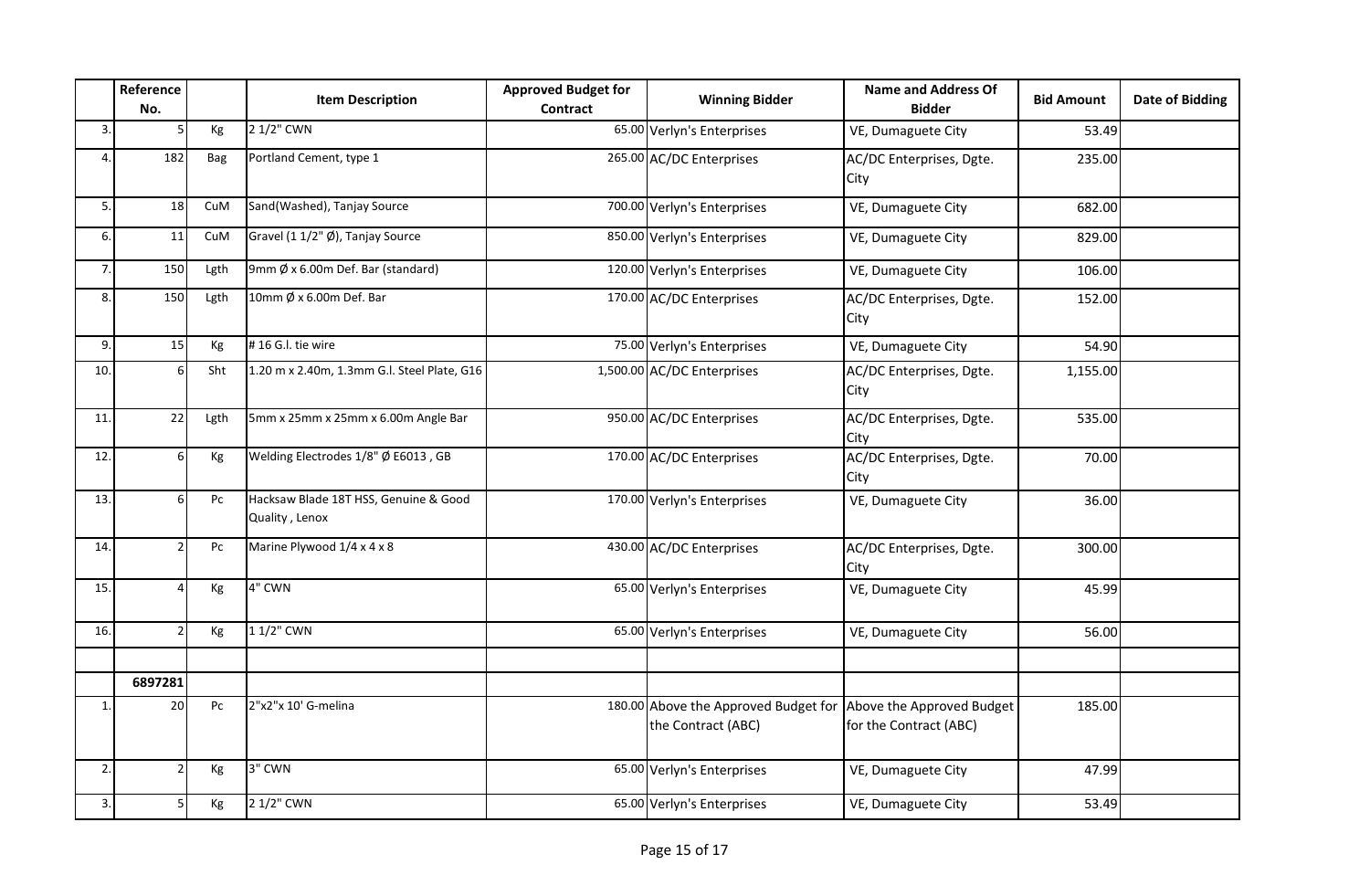|     | Reference<br>No. |      | <b>Item Description</b>                                 | <b>Approved Budget for</b><br><b>Contract</b> | <b>Winning Bidder</b>                       | Name and Address Of<br><b>Bidder</b>                | <b>Bid Amount</b> | <b>Date of Bidding</b> |
|-----|------------------|------|---------------------------------------------------------|-----------------------------------------------|---------------------------------------------|-----------------------------------------------------|-------------------|------------------------|
| 4.  | 182              | Bag  | Portland Cement, type 1                                 |                                               | 265.00 AC/DC Enterprises                    | AC/DC Enterprises, Dgte.<br>City                    | 235.00            |                        |
| 5.  | 18               | CuM  | Sand(Washed), Tanjay Source                             |                                               | 700.00 Verlyn's Enterprises                 | VE, Dumaguete City                                  | 642.00            |                        |
| 6.  | 11               | CuM  | Gravel (1 1/2" Ø), Tanjay Source                        |                                               | 850.00 Verlyn's Enterprises                 | VE, Dumaguete City                                  | 822.00            |                        |
| 7.  | 150              | Lgth | 9mm Ø x 6.00m Def. Bar (standard)                       |                                               | 120.00 Verlyn's Enterprises                 | VE, Dumaguete City                                  | 106.00            |                        |
| 8.  | 150              | Lgth | 10mm Ø x 6.00m Def. Bar                                 |                                               | 170.00 AC/DC Enterprises                    | AC/DC Enterprises, Dgte.<br>City                    | 152.00            |                        |
| 9.  | 15               | Кg   | #16 G.I. tie wire                                       |                                               | 75.00 Verlyn's Enterprises                  | VE, Dumaguete City                                  | 54.49             |                        |
| 10. | 6                | Sht  | 1.20 m x 2.40m, #14 G.l. Steel Plate                    |                                               | 1,500.00 AC/DC Enterprises                  | AC/DC Enterprises, Dgte.<br>City                    | 1,155.00          |                        |
| 11. | 22               | Lgth | 6mm x 25mm x 25mm x 6.00m Angle Bar                     |                                               | 950.00 AC/DC Enterprises                    | AC/DC Enterprises, Dgte.<br>City                    | 535.00            |                        |
| 12. | 6                | Кg   | Welding Electrodes 1/8" Ø E6013, GB                     |                                               | 170.00 AC/DC Enterprises                    | AC/DC Enterprises, Dgte.<br>City                    | 70.00             |                        |
| 13. | 6                | Pc   | Hacksaw Blade 18T HSS, Genuine & Good<br>Quality, Lenox |                                               | 170.00 Verlyn's Enterprises                 | VE, Dumaguete City                                  | 36.00             |                        |
| 14. |                  | Pc   | Marine Plywood 1/4 x 4 x 8                              |                                               | 430.00 AC/DC Enterprises                    | AC/DC Enterprises, Dgte.<br>City                    | 300.00            |                        |
| 15. |                  | Кg   | 4" CWN                                                  |                                               | 65.00 Verlyn's Enterprises                  | VE, Dumaguete City                                  | 45.99             |                        |
| 16. |                  | Kg   | 1 1/2" CWN                                              |                                               | 65.00 Verlyn's Enterprises                  | VE, Dumaguete City                                  | 56.00             |                        |
|     | 6897303          |      |                                                         |                                               |                                             |                                                     |                   |                        |
| 1.  | 9,000            | Lt   | Diesel, Exceed                                          |                                               | 50.00 Nicolas G. Toledo Jr. Fuel<br>Station | Nicolas G. Toledo Jr. Fuel<br><b>Station, Basay</b> | 45.00             |                        |
| 2.  | 1,300            | Lt   | Unleaded Gasoline, Xtreme                               |                                               | 60.00 Nicolas G. Toledo Jr. Fuel<br>Station | Nicolas G. Toledo Jr. Fuel<br>Station, Basay        | 54.00             |                        |
|     |                  |      | CDRRMO                                                  |                                               |                                             |                                                     |                   |                        |
| 3.  | 1,000            | Lt   | Diesel, Exceed                                          |                                               | 50.00 Nicolas G. Toledo Jr. Fuel<br>Station | Nicolas G. Toledo Jr. Fuel<br>Station, Basay        | 45.00             |                        |
| 4.  | 350              | Lt   | Unleaded Gasoline, Xtreme                               |                                               | 60.00 Nicolas G. Toledo Jr. Fuel<br>Station | Nicolas G. Toledo Jr. Fuel<br>Station, Basay        | 54.00             |                        |
|     |                  |      | CGSO                                                    |                                               |                                             |                                                     |                   |                        |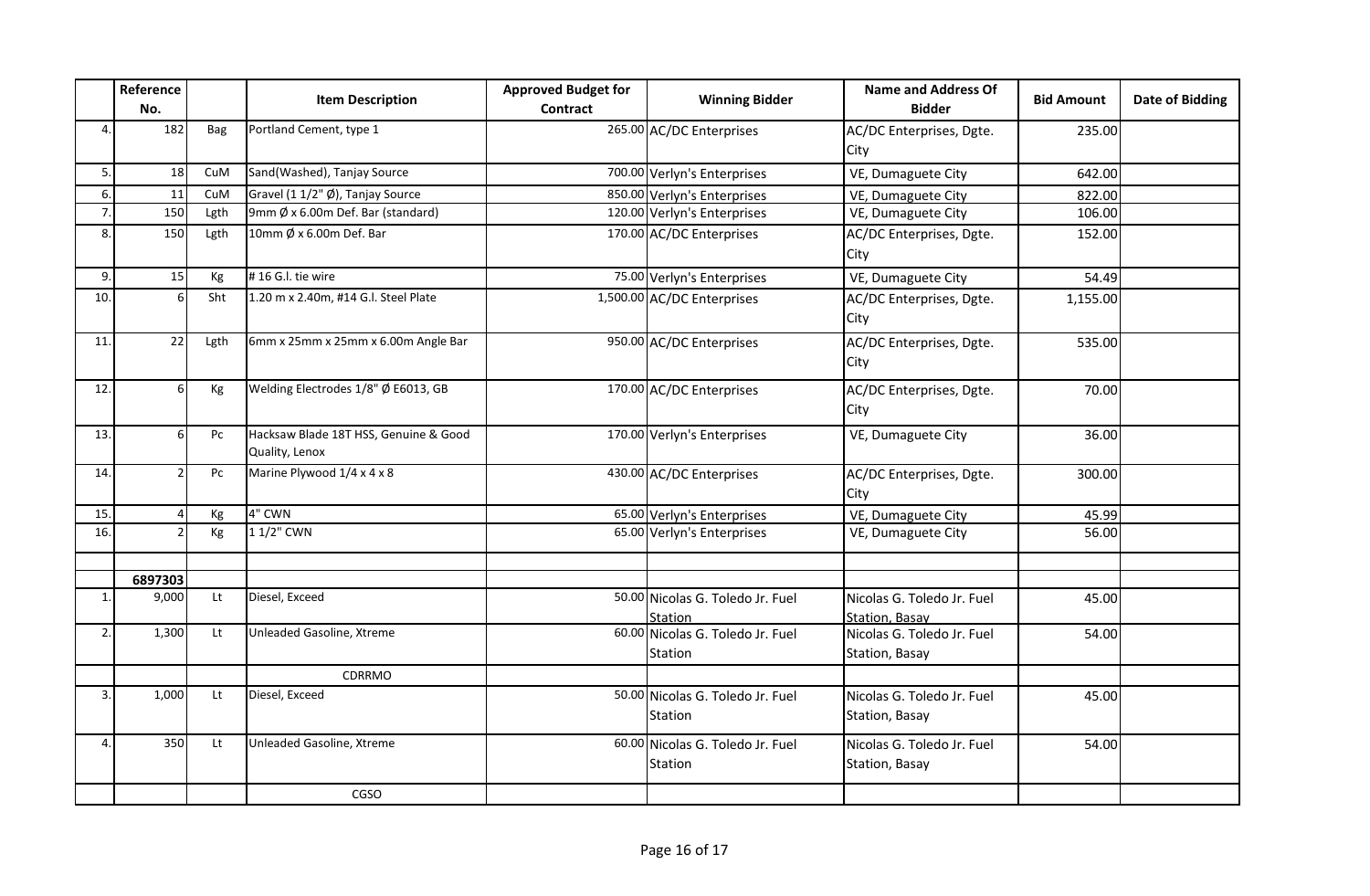|            | Reference<br>No. |    | <b>Item Description</b>   | <b>Approved Budget for</b><br>Contract | <b>Winning Bidder</b>                              | Name and Address Of<br><b>Bidder</b>         | <b>Bid Amount</b> | Date of Bidding |
|------------|------------------|----|---------------------------|----------------------------------------|----------------------------------------------------|----------------------------------------------|-------------------|-----------------|
|            | 3,350            | Lt | Diesel, Exceed            |                                        | 50.00 Nicolas G. Toledo Jr. Fuel<br><b>Station</b> | Nicolas G. Toledo Jr. Fuel<br>Station, Basay | 45.00             |                 |
| <b>b.I</b> | 350              | Lt | Unleaded Gasoline, Xtreme |                                        | 60.00 Nicolas G. Toledo Jr. Fuel<br><b>Station</b> | Nicolas G. Toledo Jr. Fuel<br>Station, Basay | 54.00             |                 |
|            |                  |    | <b>CPDO</b>               |                                        |                                                    |                                              |                   |                 |
|            | 650              | Lt | Diesel, Exceed            |                                        | 50.00 Nicolas G. Toledo Jr. Fuel<br><b>Station</b> | Nicolas G. Toledo Jr. Fuel<br>Station, Basay | 45.00             |                 |

**We hereby certify that we have reviewed the contents and hereby attest to the veracity and correctness of the data or information contained in this document.**

**RONILO N. CABLAO**

BAC Secretariat Head

**ARSENIO C. ADANA, SR.**

BAC Chairperson